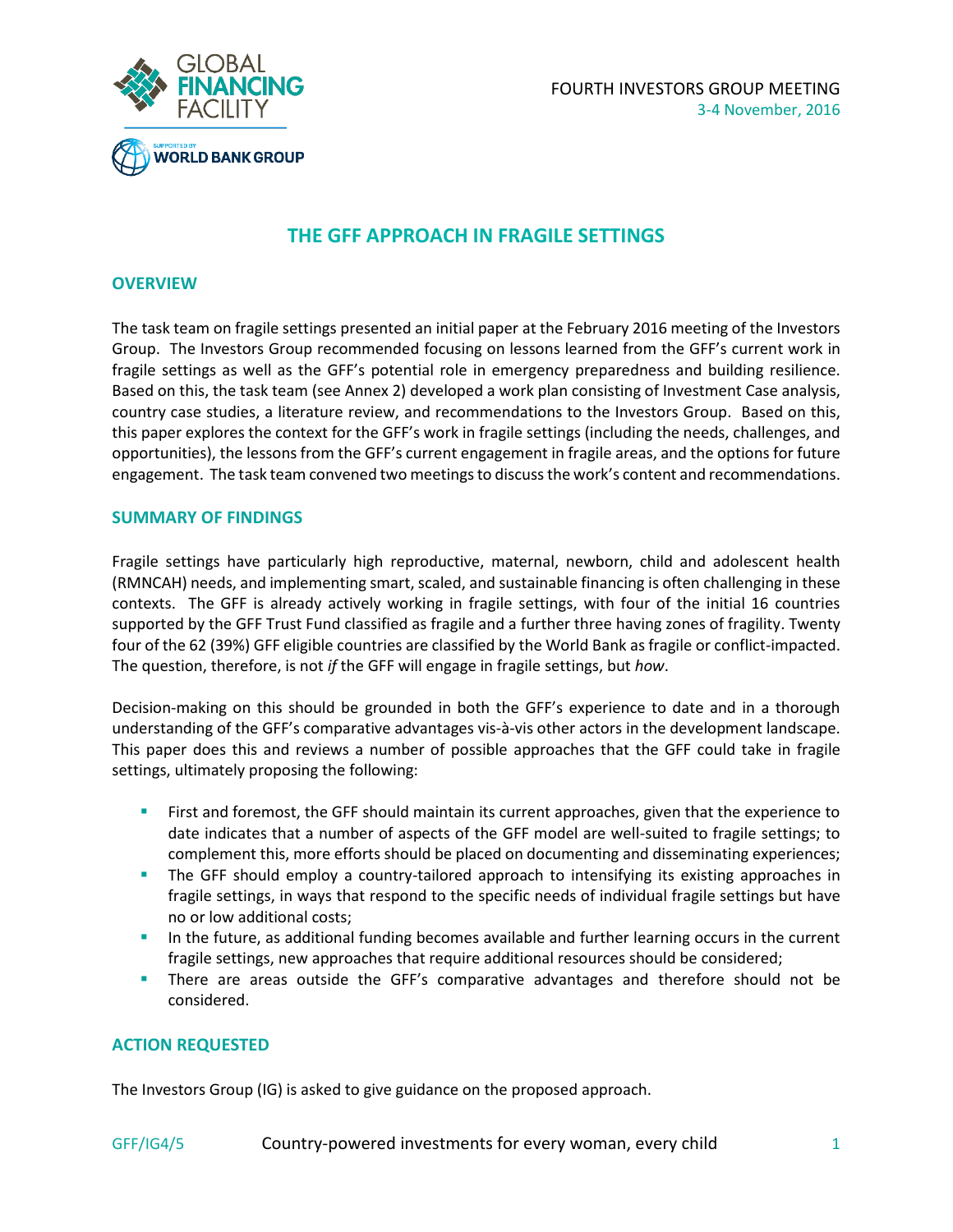# **INTRODUCTION**

There is a disproportionate burden of reproductive, maternal, newborn, child and adolescent health (RMNCAH) challenges in fragile settings, with countries classified as fragile having been less successful in reaching the Millennium Development Goals and having worse RMNCAH indicators than non-fragile countries.

The GFF is already actively working in fragile settings, with four of the initial 16 countries supported by the GFF Trust Fund classified as fragile and a further three having zones of fragility. The question, therefore, is not *if* the GFF will engage in fragile settings, but *how*. This paper examines the context within which the GFF is operating (including both challenges and opportunities) and the experience to date, and uses these to propose options for future engagement in fragile settings.

# **SMART, SCALED, AND SUSTAINABLE FINANCING FOR FRAGILE SETTINGS: MAJOR NEEDS AND CHALLENGES, BUT ALSO OPPORTUNITIES**

#### **Major needs**

RMNCAH indicators in fragile settings lags behind those of non-fragile low and middle income countries (LICs and MICs). In countries the World Bank classifies as fragile, conflict, and violence impacted<sup>1</sup>, the infant mortality rate is double that in non-fragile LICs and MICs (52 per 1,000 live births as compared to 26 per 1,000 live births). Maternal mortality in fragile, conflict, and violence-impacted states is almost four times that in non-fragile LICs and MICs (434 per 100,000 live births vs. 143 per 100,000 live births). Twelve of the 20 countries with the highest maternal mortality ratios and neonatal mortality rates in the world in 2015 are also among the 35 countries the World Bank classifies as fragile, conflict, and violence impacted.

Women, children, and adolescents are particularly vulnerable in fragile settings. Women's increased risk of mortality and morbidity is a function of weakened health systems and reduced access to services exacerbated by gender inequity, increased risk of gender-based violence, and reduced access to adequate nutrition. Children and infants are at increased risk based on vulnerability to infectious disease and malnutrition, limited access to health services, and the increased health risks their mothers are exposed to, limiting their ability to care for their children.<sup>2</sup>

Several recent developments have increased international attention to the risk fragility poses to population health and development. First, fewer fragile countries reached the Millennium Development Goals, including those for reducing maternal, infant, and under-five mortality, than non-fragile countries and more fragile countries were seriously off-track for reaching these goals than their non-fragile counterparts.<sup>3</sup> Failure to reach MDGs also highlighted that global poverty is increasingly concentrated in fragile states.<sup>4</sup>

<sup>1</sup> The World Bank Group, "World Bank Microdata Library"; The World Bank, "2017 Harmonized List of Fragile Situations." <sup>2</sup> Algasseer et al., "Status of Women and Infants in Complex Humanitarian Emergencies"; United Nations Every Woman Every

Child, "Global Strategy for Women's, Children's and Adolescents' Health – EveryWhere 2020 Vision."

<sup>3</sup> OECD, *States of Fragility 2015*.

<sup>4</sup> Ibid.; World Bank, *Global Monitoring Report 2015/2016*.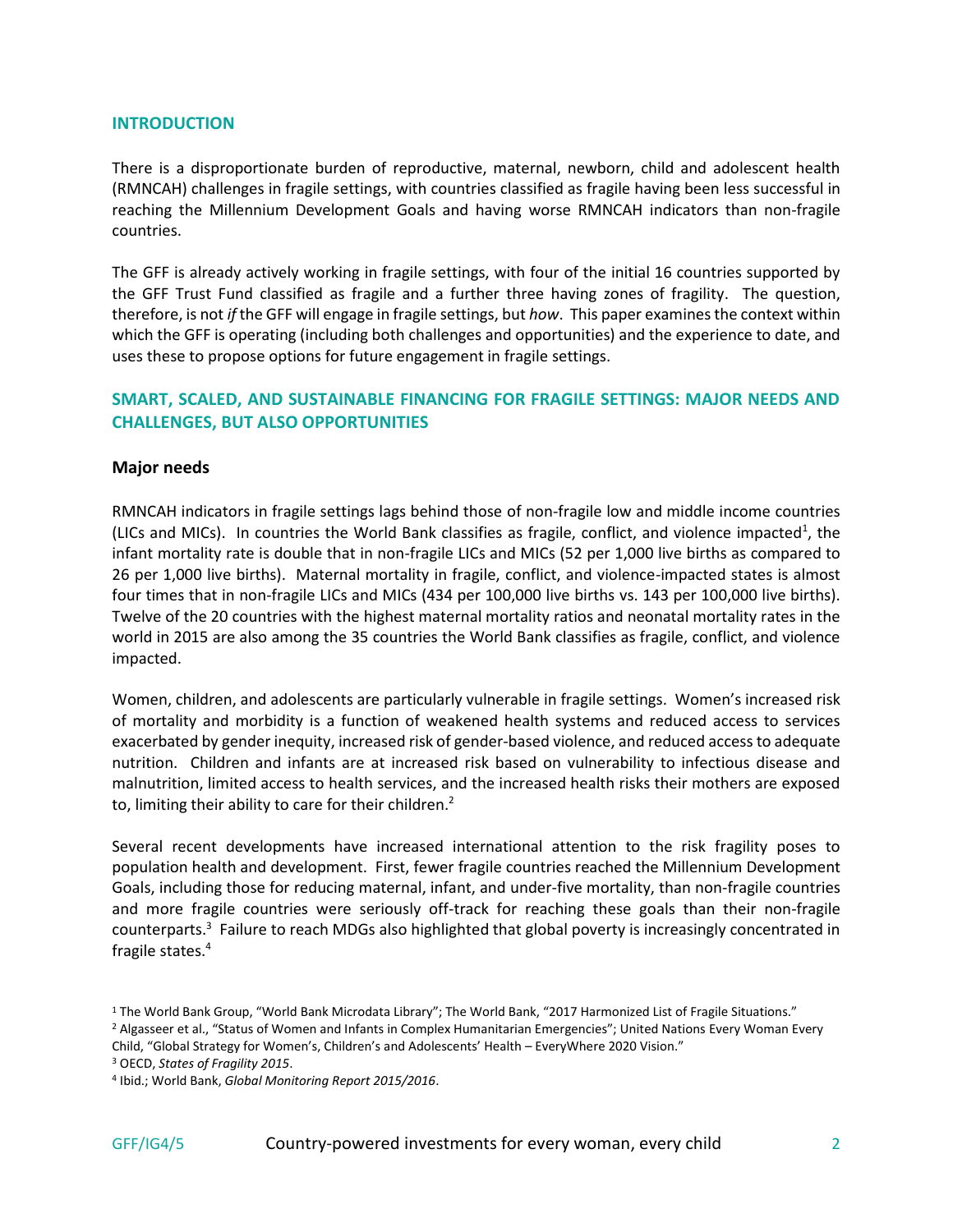Second, all three countries heavily affected by the West African Ebola outbreak (Liberia, Guinea, and Sierra Leone) are currently (Liberia and Sierra Leone) or were until recently (Guinea) classified as fragile. Weak health systems were both unable to respond to the outbreak and struggled to maintain routine care during the outbreak. This highlighted the need for strong, resilient systems for health that can cope with emergencies while maintaining routine functions.

Third, humanitarian refugee crises in the Middle East and North Africa stemming from conflicts in Syria, Iraq and Yemen, have drawn attention to the particular risks to women and children in humanitarian emergencies as well as the significant funding gaps in these settings. Recent figures from the High-Level Panel on Humanitarian Financing estimate at least a US \$15 billion financing gap.<sup>5</sup> This is expected to rise based on predictions that the cost of humanitarian assistance will double by 2030.<sup>6</sup>

Finally, it is important to recognize that overall trends are clear: poverty and underdevelopment are increasingly going to be concentrated in fragile settings. Currently 21% of the global poor live in fragile states, but this is expected to increase to 50% in 2030.<sup>7</sup>

# **Major challenges**

# **Smart financing**

All GFF countries face challenges ensuring that financing for RMNCAH is "smart"<sup>8</sup>, but fragile settings confront some particular difficulties.

According to the Organization for Economic Cooperation and Development (OECD), Official Development Aid (ODA) to fragile states tends to be more volatile than aid to non-fragile countries.<sup>9</sup> Figure 1 shows this volatility in Liberia and Democratic Republic of Congo (DRC).<sup>10</sup> The unpredictability inherent in aid volatility limits recipient governments' capacity for medium to long term planning, implementation capacity and ability to maximize resources. Volatility is a particular problem after crises as humanitarian responses tend to receive more funding than the post-crises period, often resulting in sharp funding falls as acute crises end. $^{11}$ 

<sup>5</sup> "High-Level Panel on Humanitarian Financing, Report to the Secretary-General. Too Important to Fail – Addressing the Humanitarian Financial Gap."

<sup>6</sup> One Campaign, "Financing Stability: How Humanitarian and Development Assistance Must Rise to the Challenge."

<sup>7</sup> Bank Group, IDA 18: Special Theme: Fragility, Conflict, Violence, IDA Resource Mobilization Department, May 31 2016.

<sup>8</sup> See the GFF Business Plan for more information about smart, scaled, and sustainable financing.

<sup>9</sup> OECD, "Fragile States 2014: Domestic Resource Mobilization in Fragile States."

<sup>10</sup> Data used from: World Health Organization. "Global Health Expenditure Database." World Health Organization, 2016. [http://www.who.int/health-accounts/ghed/en/.](http://www.who.int/health-accounts/ghed/en/)

<sup>11</sup> Newbrander, Waldman, and Shepherd-Banigan, "Rebuilding and Strengthening Health Systems and Providing Basic Health Services in Fragile States"; Canavan and Vergeer, *Fragile States and Aid Effectiveness*.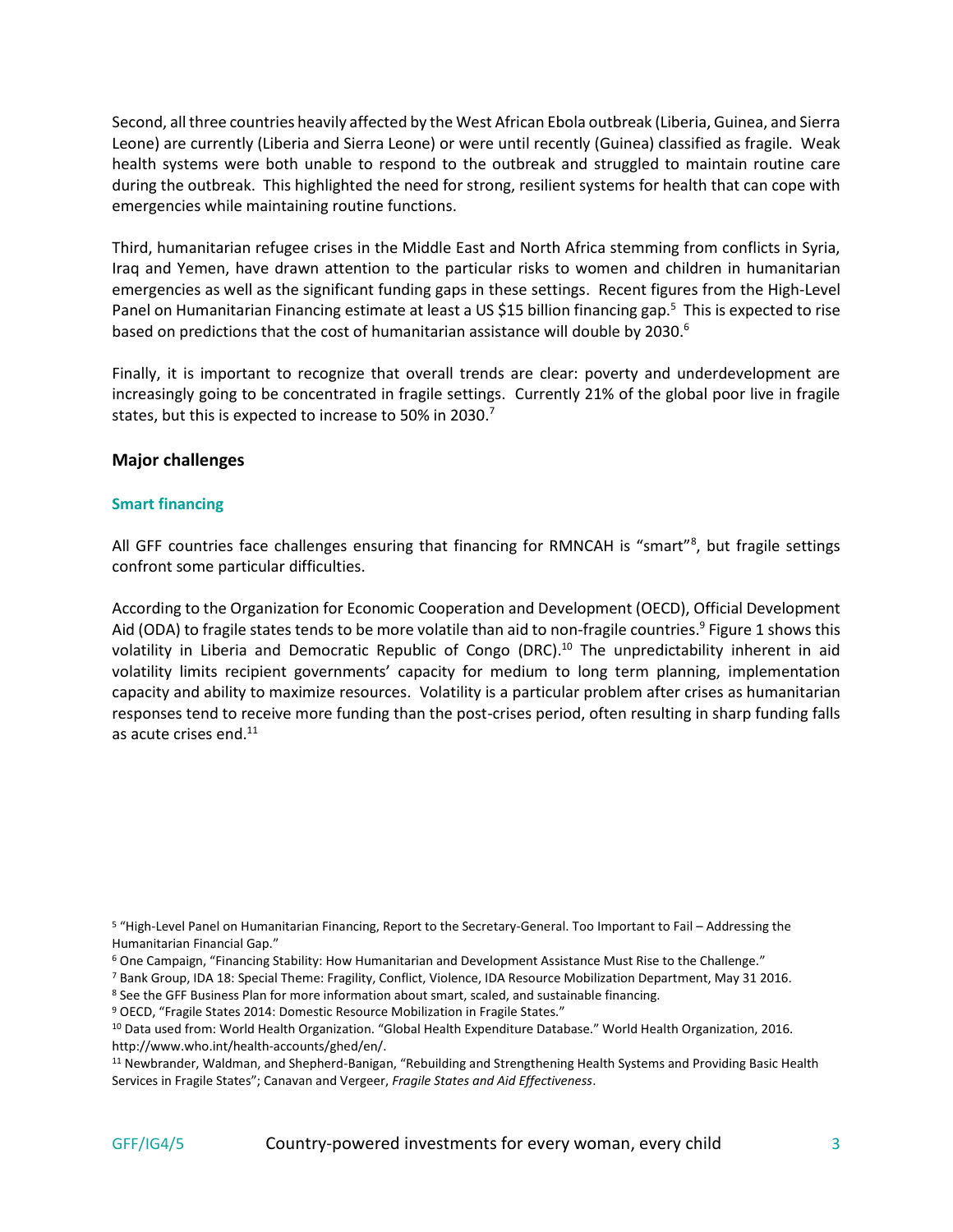#### *Figure 1: Aid Volatility in DRC and Liberia*



A large number of vertical programs further compound government stewardship challenges and health financing fragmentation. Vertical programs can alleviate the burden of specific diseases and offer measureable, quickly achievable results, but involve substantial investment in duplicative non-integrated systems that fail to strengthen the overall health systems and build resilience.<sup>12</sup>

# **Scaled financing**

RMNCAH needs in fragile settings, particularly those of vulnerable populations such as refugees, are underfunded. Despite worse health indicators than their non-fragile counterparts, between 2005 and 2011 development partners did not increase funding to fragile countries at the same rate as in stable LICs.<sup>13</sup> Patel et al. (2016) found that conflict-affected countries received lower reproductive health official development aid (ODA) disbursements than those not impacted by conflict.<sup>14</sup> In emergencies, donors are unable to raise sufficient funds for response. In Syria, the health component of the Humanitarian Response Plan requires approximately US\$441 million, yet only one fifth (US\$82 million) is funded.<sup>15</sup>

#### **Sustainable financing**

Currently, most health financing in fragile settings is focused on immediate needs and is not sustainable in the long-term. Much of the external aid in fragile settings is off-budget. Governance capacity is often weak and overstretched, underpinned by limitations in stewardship and management capacity.<sup>16</sup> In part

<sup>&</sup>lt;sup>12</sup> Ranson et al., "Promoting Health Equity in Conflict-Affected Fragile States"; Ayee, "Social Inclusion and Service Delivery in a Fragile and Post-Conflict Environment in Africa."

<sup>&</sup>lt;sup>13</sup> Graves, Haakenstad, and Dieleman, "Tracking Development Assistance for Health to Fragile States."

<sup>14</sup> Patel et al., "Tracking Official Development Assistance for Reproductive Health in Conflict-Affected Countries." <sup>15</sup> OCHA, "Syrian Arab Republic: OCHA."

<sup>&</sup>lt;sup>16</sup> Tulloch, Raven, and Martineau, "HUMAN RESOURCES FOR HEALTH IN POST-CONFLICT SETTINGS"; Eldon, Waddington, and Hadi, "Health Systems Reconstruction and State-Building"; Newbrander et al., "A Tool for Assesåsing Management Capacity at the Decentralized Level in a Fragile State"; Brinkerhoff, "Developing Capacity in Fragile States," February 2010.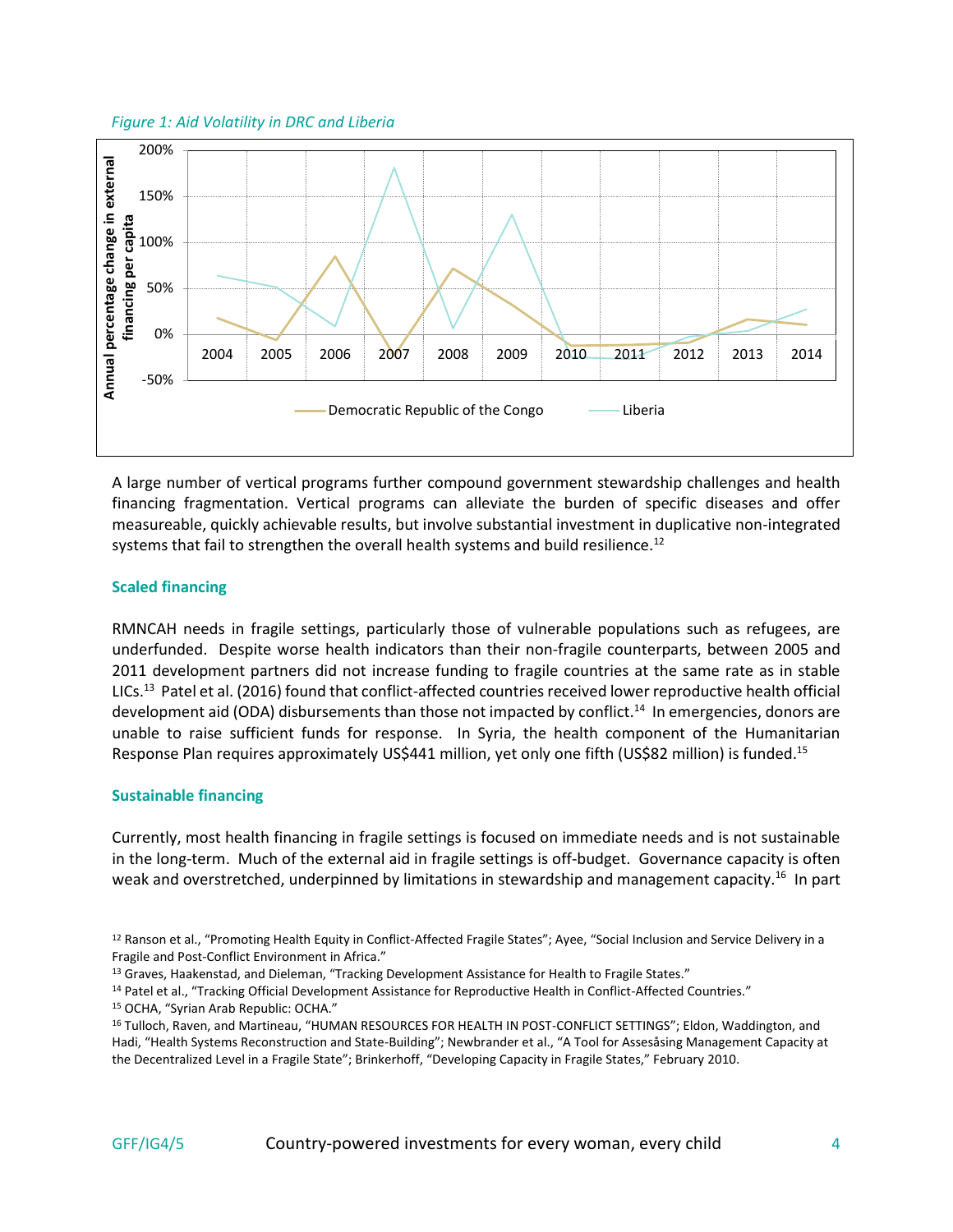due to these challenges, development and humanitarian assistance in fragile settings often bypass national governments, instead going directly to national and international non-state actors.<sup>17</sup> This offbudget funding further limits national governments' ability to develop and execute health financing strategies and plans, making sustained health programming and financing difficult.

Fragility also negatively impacts country capacity to generate revenue. Due to limited absorptive capacity, few tax collection mechanisms, and low investor confidence, fragile states have little fiscal capacity to generate revenue from domestic resources.<sup>18</sup> These conditions limit private sector engagement, further constraining economic growth. On top of this, health tends to receive less attention and fewer resources than other sectors in fragile settings, in favor of security priorities.<sup>19</sup> These conditions limit the potential of domestic resource mobilization (DRM) for health.

#### **Financing opportunities**

While there are major challenges to smart, scaled, and sustainable financing in fragile setting, there are also new financing opportunities that can address some of these challenges, particularly with regard to scaled financing.

#### **Dedicated fragile setting financing**

Given the growing humanitarian and development needs in fragile settings, donors are increasingly prioritizing programing in fragile settings. For example, the UK Aid Strategy in November 2015<sup>20</sup> allocated 50 percent of all Department for International Development (DFID) spending to fragile states and regions.

## **IDA18 replenishment includes a doubling of resources to fragile states with a new window for refugees**

The World Bank Group's IDA18 replenishment affecting low and lower middle income countries will be finalized in December 2016 and includes a strong emphasis on funding for fragile settings. The proposed replenishment asks for US\$14.4 billion for fragile states for the coming three years, which is a doubling of IDA commitments under IDA 17. IDA 18 also includes a proposed US\$2 billion Regional IDA sub-window to finance projects benefiting refugees and their host communities in IDA countries.<sup>21</sup> This money would assist several countries in Africa hosting large refugee populations, but may not be available to host countries in MENA who are grappling with the fallout of the Syria crisis (e.g., Lebanon, Jordan).

The availability of increased IDA funding for fragile states has direct implications for the GFF. Since GFF Trust Fund grants are linked to IDA commitments at the country level, an increased IDA envelope can enable countries to spend more resources on RMNCAH.

<sup>17</sup> Anderson et al., "Measuring Capacity and Willingness for Poverty Reduction in Fragile States"; Dietrich, "Bypass or Engage?" <sup>18</sup> OECD, "Fragile States 2014: Domestic Revenue Mobilisation in Fragile States, Paris, OECD-DAC, 2014."; Giordano and Ruiters, "Closing the Development Finance Gap in Post-Conflict and Fragile Situations"; Ohiorhenuan and Stewart, *Post-Conflict Economic Recovery*.

<sup>19</sup> Ayee, "Social Inclusion and Service Delivery in a Fragile and Post-Conflict Environment in Africa

<sup>&</sup>lt;sup>20</sup> Department for International Development, UK Aid: Tackling Global Challenges in the National Interest, November 2015. Available at

https://www.gov.uk/government/uploads/system/uploads/attachment\_data/file/478834/ODA\_strategy\_final\_web\_0905.pdf <sup>21</sup> World Bank Group, IDA 18: Special Theme: Fragility, Conflict, Violence, IDA Resource Mobilization Department, May 31 2016.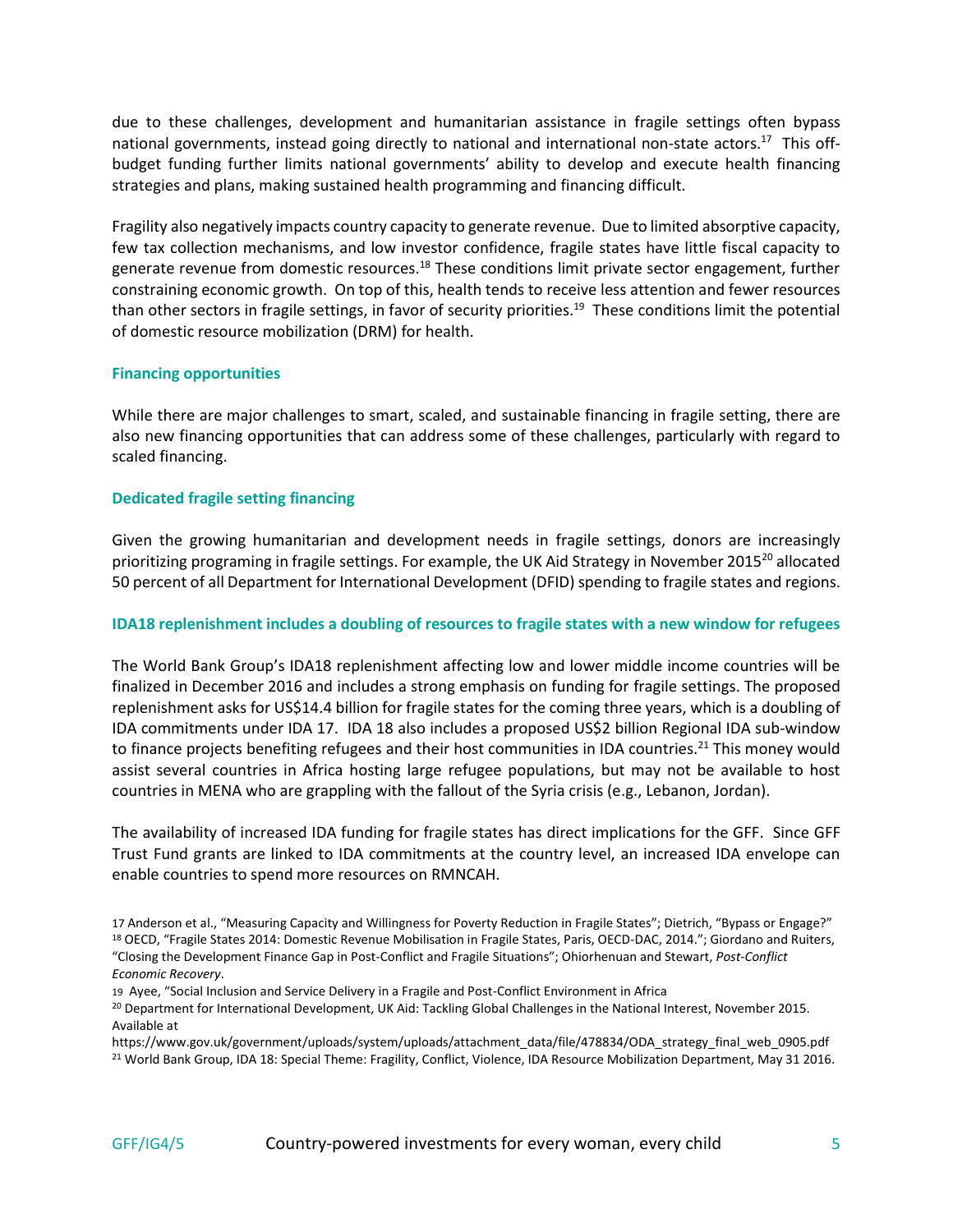#### **World Bank Group Global Concessional Financing Facility**

At the United Nations General Assembly in September 2016, the World Bank launched a new Global Concessional Financing Facility (CFF) that aims to raise US\$6 billion in concessional financing for development projects in middle income countries affected by refugee crises around the globe over the next five years.<sup>22</sup> Each dollar of grant money raised for this facility will be leveraged to raise four dollars of concessional financing. The initial focus of the CFF is on Lebanon and Jordan, but the fund will be available to other middle income countries dealing with the consequences of protracted crises.

While the CFF initiative is to be lauded as an innovative approach to help bridge the large humanitarian financing gap, early experience is suggesting that recipient countries are more willing to borrow for host communities than refugees. This creates an opportunity to link grants for refugees residing in host countries to CFF financing for the host communities. For example, a proposed project in Lebanon to provide a basic package of health services to host communities that is being supported through concessional financing can be augmented by a grant to expand the same package to refugees, 80 per cent of whom are women and children.

# **GFF ENGAGEMENT IN FRAGILE SETTINGS**

# **Overview of engagement**

The GFF's mandate to address countries with the highest RMNCAH needs necessarily involves engagement in fragile settings. Twenty four of the 62 (39%) GFF eligible countries are classified by the World Bank as fragile or conflict-impacted. The GFF is currently working in a number of fragile settings: of the GFF's 16 initial countries, four (DRC, Liberia, Myanmar, and Sierra Leone) are classified by the World Bank as fragile, three (Cameroon, Kenya, and Nigeria) have fragile areas, and one (Guinea) was until recently classified as fragile and has a health system severely stressed by the Ebola outbreak. Given this current engagement in fragile settings, the question for the GFF going forward is not *if* the GFF will engage in fragile settings, but *how*.

The GFF's work in fragile settings has been guided by a common set of principles and approaches, as initially outlined in the GFF Business Plan. This means that the GFF engagement has been driven by an emphasis on providing smart, scaled, and sustainable financing aimed at improving the health outcomes of women, children, and adolescents, rather than a specific emphasis on addressing the root causes of fragility or explicitly attempting to build the resilience of health systems (with a few exceptions, as discussed later).

Despite fragility not being an explicit focus of the GFF's work to date, experience has shown that the GFF model is well-suited to fragile settings. In particular, the following elements are employed across GFF countries but are particularly relevant in fragile settings:

- **An emphasis on health financing reforms;**
- A data-driven approach that focuses on equity;
- A horizontal approach that supports health systems strengthening;

<sup>22</sup> https://menafinancing.org/overview/concessional-financing-facility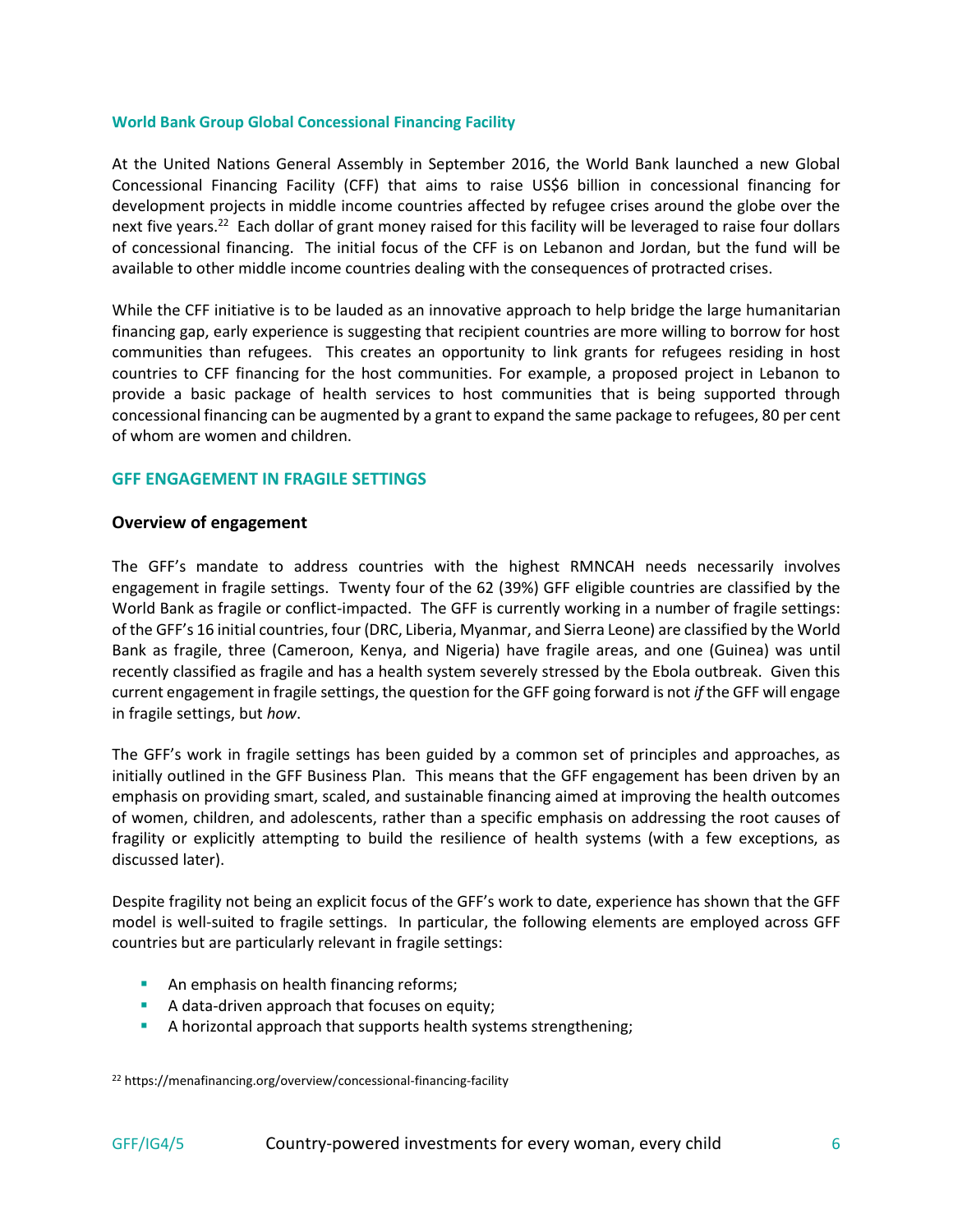- A concerted effort to improve coordination, particularly of financiers;
- **A** multisectoral lens.

The way in which each of these has been used in fragile settings is discussed below with examples from the GFF experience to date. The annex to this paper contains case studies on the GFF's experience in the DRC, Liberia, and Nigeria, to complement the experiences highlighted below.

Importantly, the GFF process is country-led, which means that countries can draw upon different parts of the business model to address different aspects of fragility in accordance with local needs. This ability to adapt to each individual context is particularly critical in fragile settings, as fragility is an overarching concept encompassing a diverse set of situations. One important element of this is the ability to support decentralized implementation at the sub-national level, something that has be a focus in a number of GFF countries.

# **Country experiences**

# **Health financing reforms**

Working on health financing in fragile settings is complicated by the uncertainty and rapidly changing contexts of many fragile settings, which make long-term planning challenging. The GFF has addressed this through a combination of working on full-fledged health financing strategies where the conditions are ripe and focusing on concrete reforms that can be implemented despite challenging situations.

In the DRC, for example, while work is underway on the long-term agenda, the GFF has also prioritized some immediate steps that can improve efficiency and the use of current resources. This includes scaling up strategic purchasing through a results-based financing approach (which is also useful for strengthening local autonomy) and addressing weaknesses public financing management so as to improve budget execution rates (which are extremely low). Strategic purchasing was also employed in conflict-affected northeastern Nigeria, in that case to move quickly to address emergency service delivery needs. During the next phase of the health financing work in Nigeria the focus will be on working with the Ministry of Finance to establish a sustainable mechanism for long term financing of primary care, including in the conflict affected areas of the country.

Liberia is another country in which work is progressing on a health financing strategy. At the same time there is an immediate focus on a key reform, the implementation of a revised resource allocation formula that assigns resources to counties as determined by evidence-based needs and as such improves equity between counties. There is also a focus on improving donor harmonization and reducing aid volatility.

# **A data-driven approach that focuses on equity**

A data-driven approach is at the heart of the GFF's approach to developing Investment Cases. Equity is a particular focus, with equity analysis and tools (e.g., UNICEF's EQUIST) employed in many countries to ensure that disadvantaged and vulnerable populations are identified and prioritized. This approach was not explicitly designed to address fragility, but the effect of its application has been a significant focus on fragile parts of GFF countries.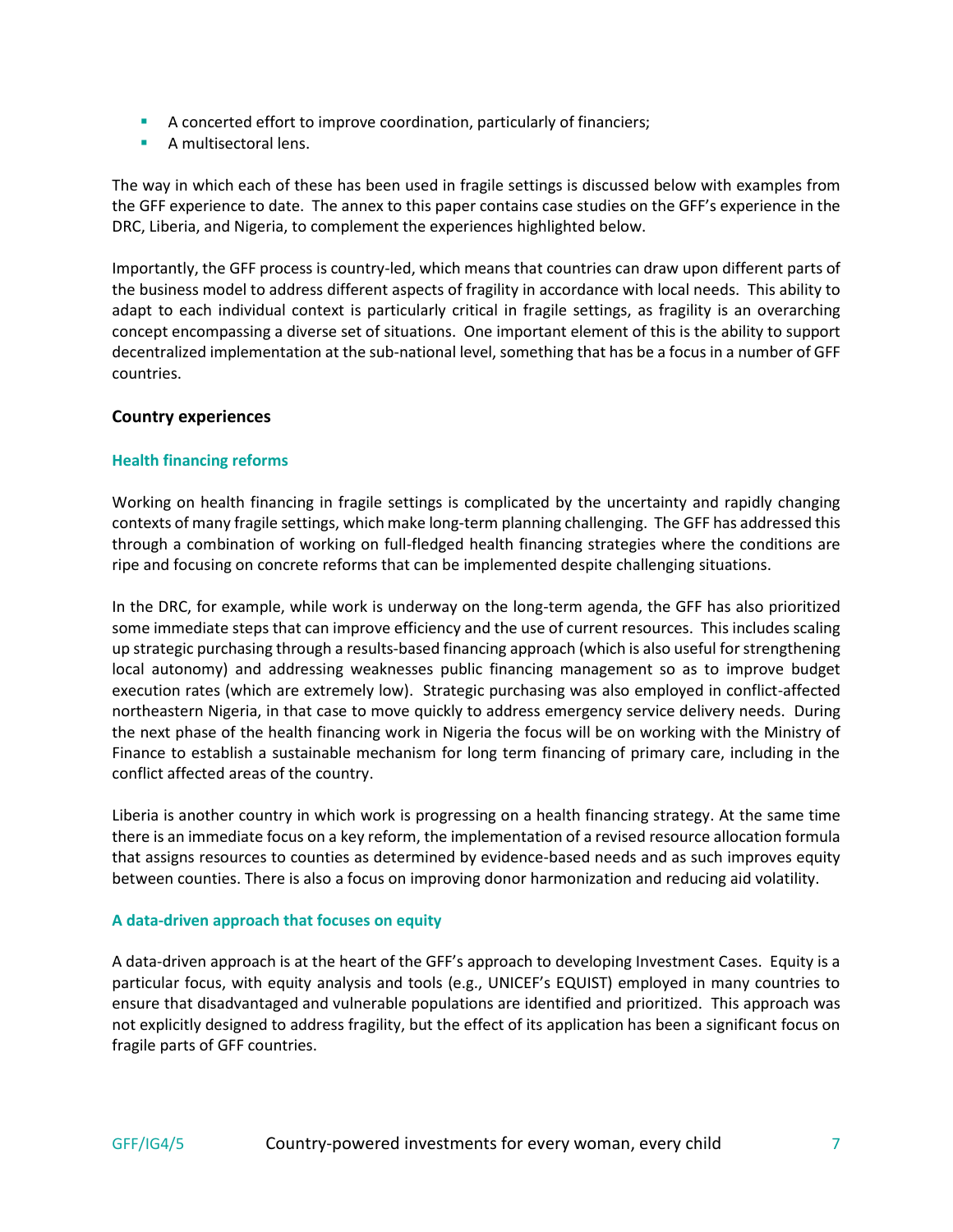In Cameroon, for example, the analytical work underpinning the Investment Case led to a focus on four regions, three of which comprise the conflict-affected northern part of the country. Kenya is another country in which the use of a data-driven approach during the development of the country's Investment Framework led to a focus on a set of counties that include the most fragile parts of the country because they had the worst RMNCAH indicators. In Nigeria, IDA and GFF Trust Fund financing focused on the states impacted by Boko Haram because the health indicators there are particularly poor, and explicitly includes tailored approaches based on the extent to which the health system is disrupted, to ensure an equitable level of service delivery in the region.

Although there is generally significant overlap between the parts of a country that are highlighted by a data-driven equity approach and those identified by focusing on fragility, the experience in the DRC provides an interesting case study in the fact that they are not necessarily identical. The analytical work for the DRC Investment Case identified 14 provinces with high RMNCAH needs, which includes one of the provinces most affected by the protracted conflict in the DRC (South Kivu) but not the adjacent province that is also grappling with long-term instability but that has managed to maintain better health indicators (North Kivu).

# **A horizontal approach that supports health systems strengthening**

Health service delivery in fragile settings is generally constrained, as a result of both supply and demand challenges. Although the GFF is focused on improving the health outcomes of women, children, and adolescents, it does not approach this in a verticalized manner but rather looks at both the specific RMNCAH interventions that are needed and the broader health systems strengthening that is necessary to improve health outcomes.

This focus on strengthening systems is particularly beneficial in fragile settings, where capacity constraints are often significant. Specific investments in health systems strengthening are identified in Investment Cases and so focus on different building blocks of the health system depending on individual national contexts.

Human resources for health has been a major emphasis in a number of countries, including to address the challenge of ensuring adequate numbers of trained health personnel in fragile parts of countries. In the DRC, for example, the health workforce is inequitably distributed between provinces. To address these challenges the Investment Case outlines plans to redistribute personnel through a health worker census and revised incentives. This is paired with strategies to increase health worker quality through training programs for medical and logistics personnel, improved training program quality control.

The DRC is also grappling with challenges related to another building block, with weak provincial and health facility level governance a key bottleneck that limits RMNCAH service delivery. To address this, the Investment Case includes capacity building for district and provincial level managers, along with improved systems for accountability to communities. In Kenya, capacity in the underserved and conflict-impacted counties is particularly weak. To address this, two key donors are establishing trust funds to finance capacity building for county level health sector governance.

Liberia is confronting major challenges with another building block, infrastructure, to the extent that 29% of the population must walk more than five kilometers to reach a health center. The Liberia Investment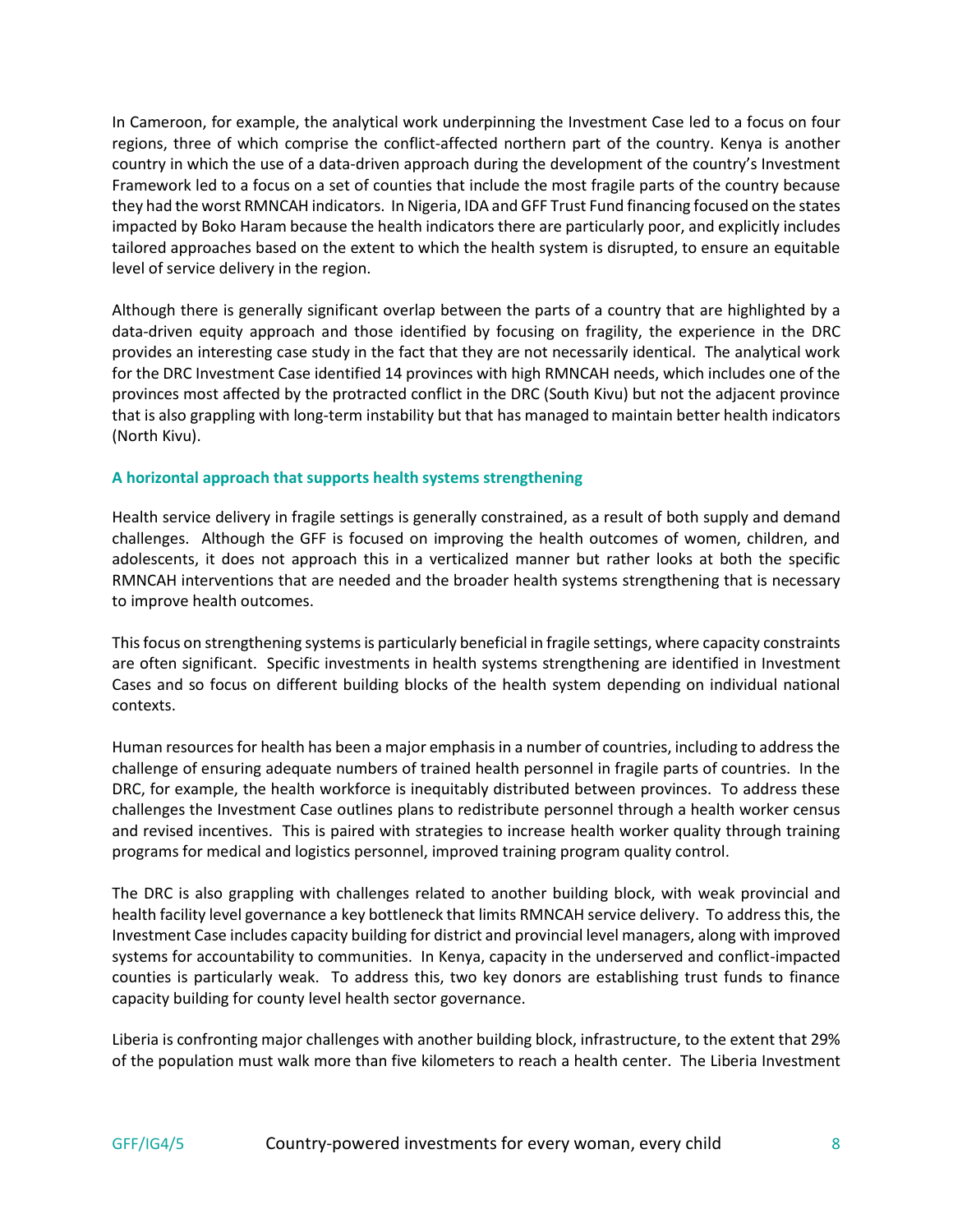Case prioritizes increasing the number of health facilities in rural areas and more effectively reaching people in rural areas through a nation-wide community health worker program.

In the DRC, Liberia, and Kenya there are few age-disaggregated data, resulting in limited information on health among the large youth populations. In each of these countries, steps to improve data systems are outlined in the Investment Cases, with particular attention to disaggregated data to increase information on underserved populations.

Across all of these areas, the entry point was not addressing fragility but the investments driven through the process of developing and implementing Investment Cases will nonetheless make significant contributions to building capacity in ways that over the medium to long term contribute to improving systems and institutions and thereby contribute to addressing some of the root causes of fragility. When combined with the equity focus described above, these health systems strengthening efforts can also contribute to reducing inequity, which is a significant driver of fragility.

Most of the GFF countries have taken this broader approach to strengthening capacity rather than explicitly addressing fragility by building the resilience or focusing on preparedness. The major exception to that is Liberia, where the GFF process has been shaped by the context of the Ebola epidemic. As a result, the Investment Case includes as one of its six priority investment areas "emergency preparedness, surveillance, and response", with a particular focus on integrated disease surveillance and response. The Investment Case also incorporates the lessons learned from the Ebola response by including an explicit focus on community engagement. These efforts should improve the resilience of the health sector and so reduce its susceptibility to shocks in the future.

# **Concerted effort to improve coordination, particularly of financiers**

A cornerstone of the GFF approach is the process of aligning financing behind a set of priorities identified in the Investment Case. This approach is particularly valuable in the context of fragile settings, as they are often characterized by a proliferation of donors and a lack of coordination that results in both gaps in financing key areas and duplication of efforts.

This process has occurred in almost all of the fragile settings in which the GFF is currently operating, and has been highlighted as a key way in which the GFF adds value by a number of senior officials in these countries, such as the ministers of health of the DRC and Cameroon.

One particular technique that the GFF is using to promote this is resource mapping, in which key financiers share information about their current and planned financial contributions in an effort to understand the gaps and duplications related to Investment Case priorities. This has the potential to be especially valuable in fragile contexts given the generally weak information systems in these countries and the limits on the part of governments to gather this information given the fact that a significant volume of external financing in fragile contexts is off-budget.

Although most of the emphasis to date in GFF countries has been at the national level, sub-national efforts to improve coordination are underway in the DRC and Kenya. In the DRC, the emphasis has been on working at the provincial level to implement a "single contract" system to simplify relationships between provincial governments and donors to fund a basic package of services, which helps ensure donor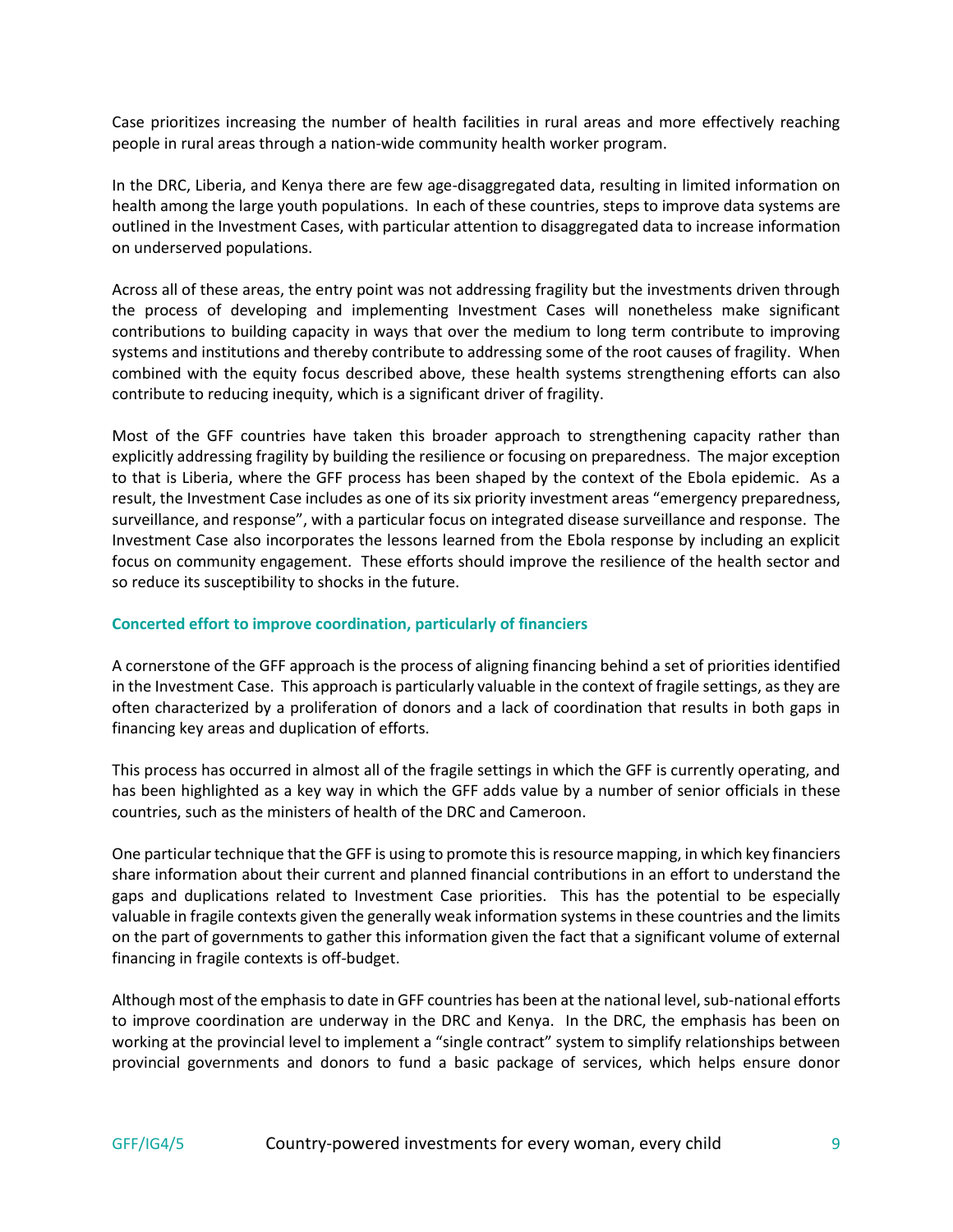harmonization and reduces off-budget financing. In Kenya, counties are developing their own investment cases within the parameters set out by the national Investment Framework.

# **Multisectoral lens**

Half of the gains in child mortality from 1990-2014 were as a result of non-health factors such as economic growth, education, and sanitation.<sup>23</sup> In fragile settings, health sector weaknesses are compounded by limitations across other sectors. <sup>24</sup> The GFF's multisectoral mandate is therefore an important strength in fragile settings. The full potential of this approach has not yet been realized, but there are some emerging examples of multisectoral collaboration in the GFF context that show the exciting opportunities for further work.

Adolescent health has emerged as a major area of multisectoral collaboration. In Liberia there is clear recognition that adolescent health programs are required to collaborate with the ministry of education and youth, sports, and culture to improve reproductive health education, while in Cameroon conditional cash transfers will target adolescent girls and a results-based financing pilot in the education sector is included in the Investment Case.

Nutrition features in every Investment Case developed to date, with approaches that include addressing household food security in Kenya and using community-based and mobile service delivery teams in Cameroon, the DRC, Liberia, and northeastern Nigeria. In the DRC, the Investment Case includes a significant focus on water and sanitation services.

In an interesting example of an attempt to work on something that is emerging as a key longer-term driver of health outcomes – and which is also a rapidly increasing cause of fragility – Bangladesh is starting to look at the intersection of climate change and health.

There is considerable scope to increase multisectoral efforts in these and in other sectors, such as infrastructure and transport. In both Liberia and Kenya road and water sanitation weaknesses are described as underpinning health system challenges, yet the Investment Cases do not incorporate multisectoral action in these areas even though the World Bank and other partners may be addressing these as part of broader engagement in the country (such as the case of Kenya where road development to the northern counties is a major priority) highlighting further opportunities to address multi-sectoral aspects as part of the GFF.

# **OPTIONS FOR FUTURE ENGAGEMENT IN FRAGILE SETTINGS**

As the preceding section demonstrates, the GFF is already making significant contributions in fragile settings. However, given the needs and the trends discussed earlier, there is a key strategic question about how the GFF engagement in fragile settings should evolve over time.

<sup>&</sup>lt;sup>23</sup> Kuruvilla, S., et al., "Success factors for reducing maternal and child mortality", Bull World Health Organ 2014;92:533–544. <sup>24</sup> Kruk et al., "Rebuilding Health Systems to Improve Health and Promote Statebuilding in Post-Conflict Countries"; Li, "The Immediate and Lingering Effects of Armed Conflict on Adult Mortality"; Ghobarah, Huth, and Russett, "The Post-War Public Health Effects of Civil Conflict"; Pavignani and Colombo, "Analysing Disrupted Health Sectors."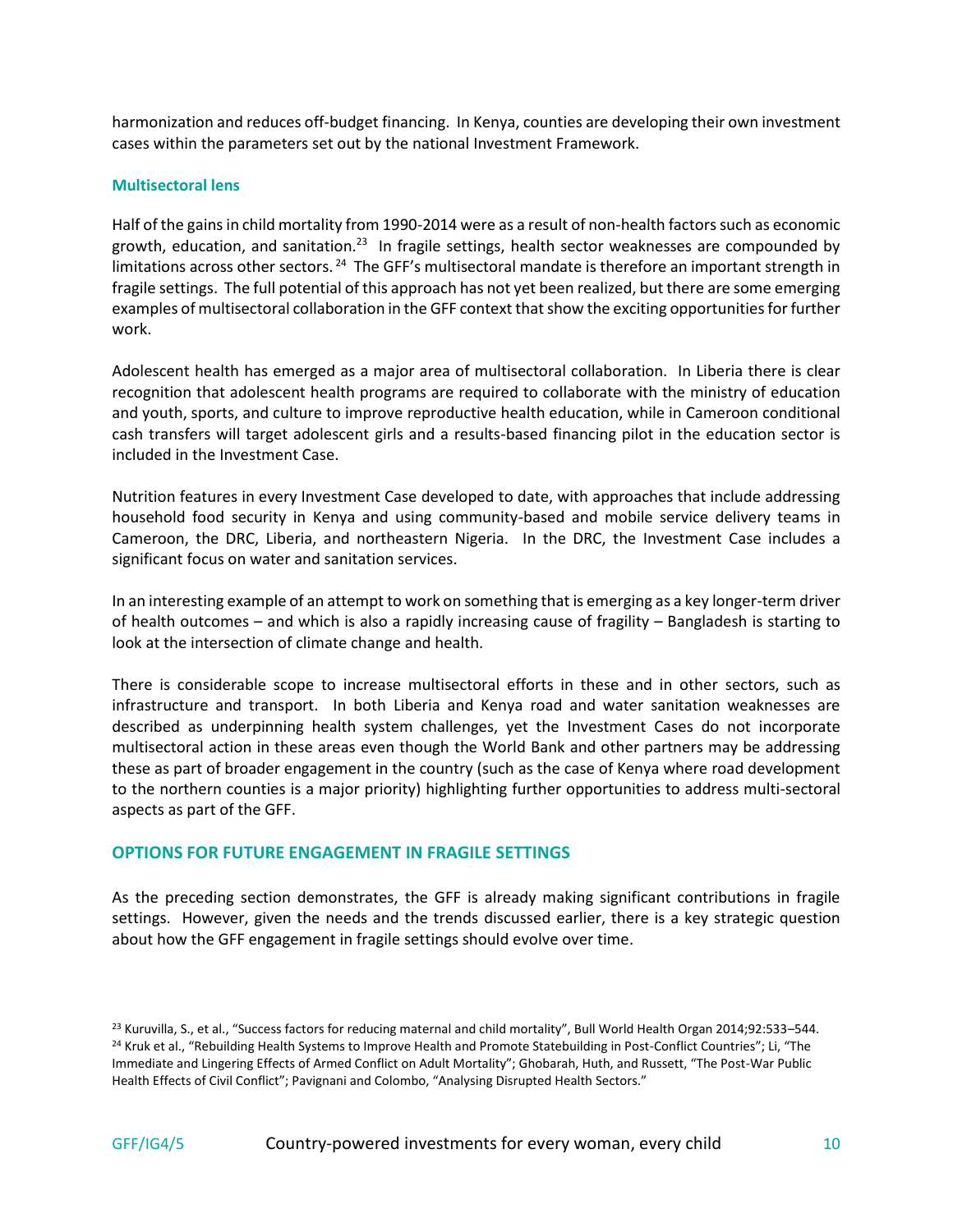Decision-making on this question should be grounded in both the GFF's experience to date and in a thorough understanding of the GFF's comparative advantages vis-à-vis other actors in the development landscape. This section reviews a number of possible approaches that the GFF could take in fragile settings, and proposes the following:

- First and foremost, the GFF should maintain its current approaches, given that the experience to date indicates that a number of aspects of the GFF model are well-suited to fragile settings; to complement this, more efforts should be placed on documenting and disseminating experiences;
- **The GFF should employ a country-tailored approach to intensifying its existing approaches in** fragile settings, in ways that respond to the specific needs of individual fragile settings but have no or low additional costs;
- In the future, as additional funding becomes available and further learning occurs in the current fragile settings, new approaches that require additional resources should be considered;
- **There are areas outside the GFF's comparative advantages and therefore should not be** considered.

Each of these four areas is described in turn below.

# **Maintain current approaches**

As reviewed above, many of the GFF's current approaches appear to be appropriate for fragile settings. Maintaining these approaches described above therefore should be at the core of the GFF's approach in fragile settings going forward.

To maximize the benefits of this approach, a stronger emphasis will be placed on capturing and disseminating lessons learned, as documentation of what works in fragile settings is extremely limited. The GFF places a strong emphasis on results measurement and so as part of this will support implementation research that builds the evidence base on what works in fragile settings. There is broad need for evidence in relation to specific goals such as equity, efficiency, and effectiveness, developing specific competencies such as capacity and health systems resilience, techniques including contracting out and technical assistance, and the most effective methods to improve each component of the health system.<sup>25</sup> South-to-south networks can also support innovative approaches and effective implementation strategies in fragile settings.

# **Intensify existing approaches: country-tailored fragility approach**

The GFF's current approach in fragile states addresses many key challenges across fragile settings. To more systematically and rigorously address these challenges at no or minimal cost, the GFF will employ a country-tailored fragility approach. The approaches described below are extensions of the GFF's current work rather than entirely new activities and so represent an intensification of the existing engagement with fragile settings rather than a departure from it. Given that, they can be implemented at no or minimal cost.

<sup>25</sup> Waldman and Lopez-Acuna, "Neglected Health Systems Research: Health Policy and Systems Research in Conflict-Affected and Fragile States"; Woodward et al., "Health Systems Research in Fragile and Conflict-Affected States."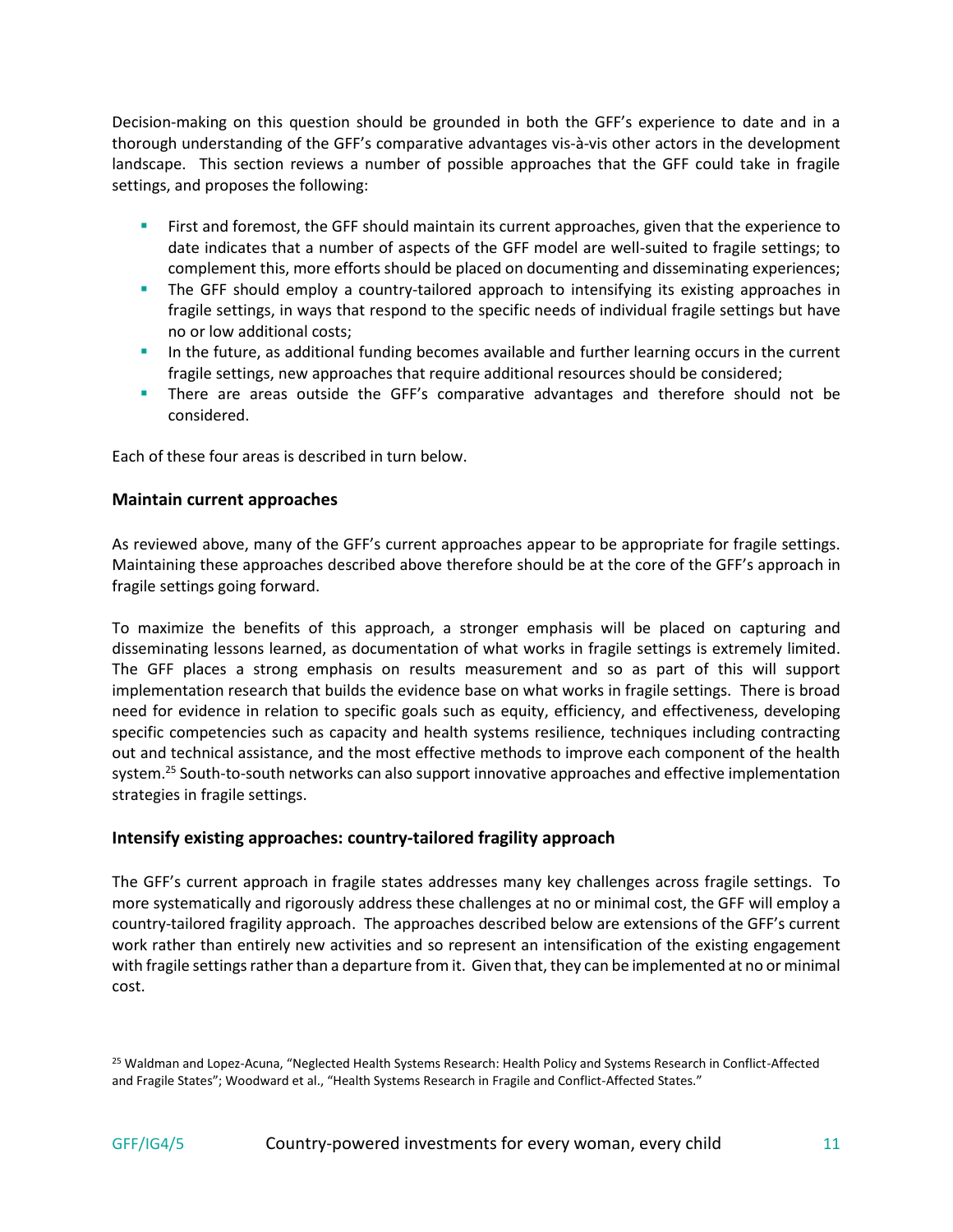Being "country-tailored" means that the approaches below will not be systematically rolled out in all GFF countries. Rather, these represent a menu of options that can be deployed selectively based on the context of individual countries, which is particularly important given the diversity of fragile settings.

# **Contribute to strengthening the humanitarian-development nexus in areas of GFF comparative advantage**

In the global discourse on fragility, the conceptual approach to the relationship between the humanitarian and development spheres is evolving, out of recognition that conflicts and displacements are increasingly protracted. Additionally, in many countries, the distinction between "humanitarian" and "development" phases is increasingly blurry.

These shifts necessitate thinking about long-term development issues even in the midst of acute crises, rather than assuming that these can be thought of as two distinct phases. The GFF is well-positioned to contribute to this in two ways.

First, the GFF can build on its existing health financing work to more proactively support ministries of finance and of health to smooth the transition between humanitarian and development financing. As illustrated earlier in the cases of the DRC and Liberia, fragile settings often have highly volatile aid flows, much of which are off-budget. This would go beyond the support that the GFF is currently providing but fits well with the broader GFF agenda of focusing on smart financing.

Second, the GFF can engage further in supporting the coordination of development partners. In most acute crises, well-established protocols exist for coordination (typically led by the UN Office for the Coordination of Humanitarian Affairs) and (as discussed further below) the GFF would not seek to replicate that work. However, these structures are often not set up to facilitate the link to a long-term development agenda, and in particular do not contribute to strengthening the stewardship of ministries of finance and health or facilitating the links between humanitarian and development actors. In line with the GFF's broader emphasis on supporting coordination among financiers, the GFF could more proactively engage on this agenda to strengthen coordination mechanisms and contribute to sustainable financing.

# **Explicitly contribute to strengthening response capacity, by building resilient health systems and linking with emergency preparedness efforts**

Health systems strengthening is an important pillar of the GFF approach, but as discussed earlier these efforts are generally not aimed specifically at building response capacity by strengthening resilience or addressing emergency preparedness. In fragile settings, the GFF can more proactively work with countries to include an explicit focus on strengthening response capacity.

Refining the Investment Case guidance note to highlight some of the ways that response capacity can be strengthened is one approach that can be implemented without additional costs, and then supporting countries that are particularly interested in this area to learn and document lessons. For example, Kruk et al.<sup>26</sup>, describe five key attributes of a resilient health system: awareness, diversity, self-regulation, integration, and adaptability. Many of the investments described in Investment Cases will contribute to

<sup>26</sup> Kruk et al., "What Is a Resilient Health System?"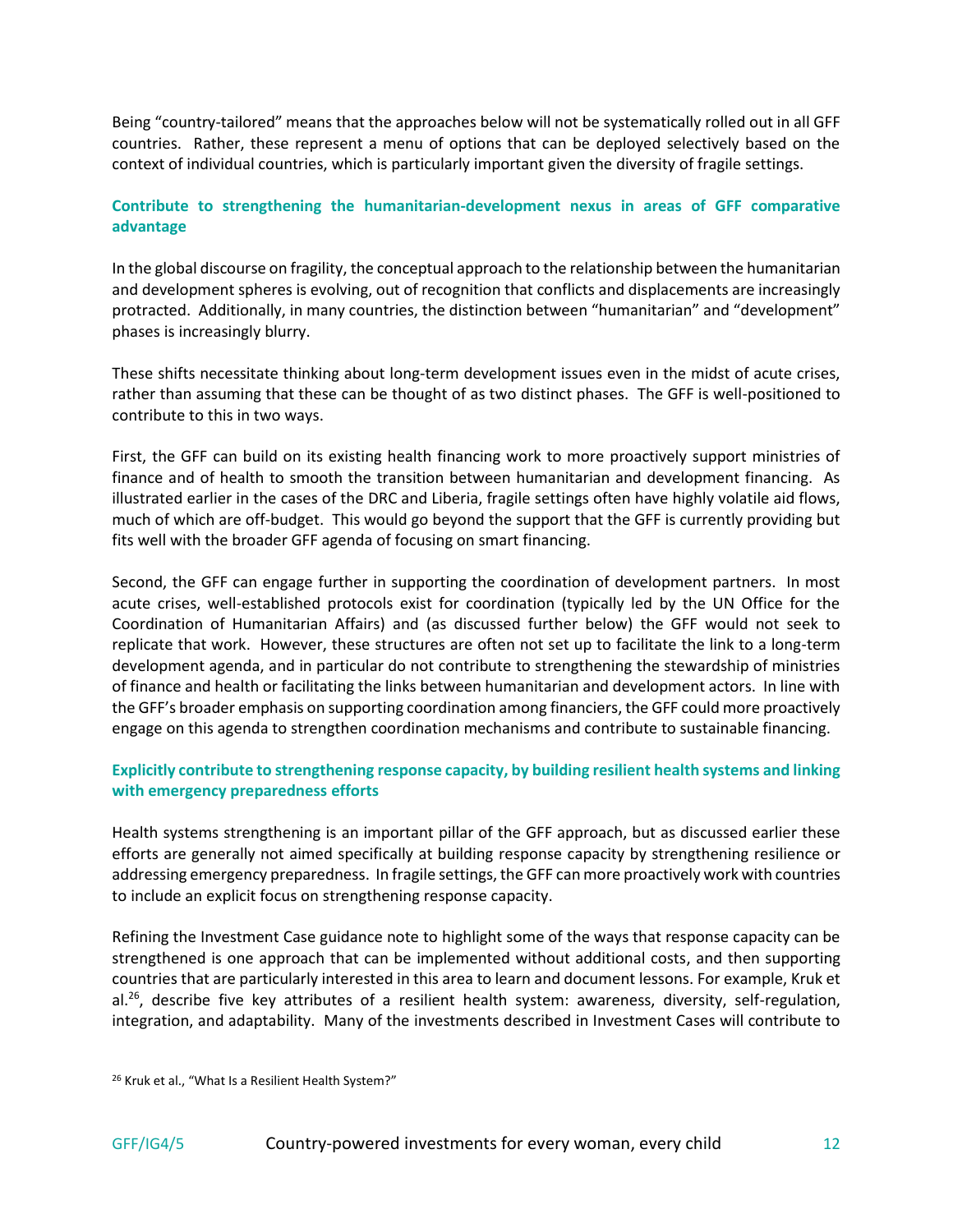improving these, but more benefits could be garnered if more deliberate thinking about these aspects informed the selection of priorities in Investment Cases.

For example, results-based financing features in many Investment Cases and this can play an important role in strengthening modularity (i.e., the ability of a system to function in a decentralized manner if parts are cut-off in an emergency), but at the moment this is rarely positioned as an explicit strategy to improve the resilience of the system, which means that it may be a missed opportunity to be considered in a country's broader preparedness approach.

Finally, based on country-specific needs, GFF can link with other emergency preparedness and resiliencebuilding bodies such as the Pandemic Emergency Facility (PEF) to incorporate emergency preparedness in Investment Cases.

# **Ensure focus on RMNCAH is retained in case of crisis**

Any stable GFF country in a development stage may unexpectedly face a crisis that brings it into the humanitarian phase. The GFF's attention to RMNCAH is critical, as women, children, and adolescents in countries that experience emergencies face disproportionate burdens in the transition from development to a humanitarian phase. The GFF is ideally suited to ensuring that the financial needs associated with the health of women, children, and adolescents in emergencies are adequately addressed in government systems (e.g., through dedicated contingency funds or budgetary line items) and the elaboration of longer-term sustainable plans that will last beyond the humanitarian phase.

#### **Encourage programming on the fertility-fragility nexus**

The relationship between fertility and fragility is complicated and operates in both directions. Research suggests a higher rate fertility rate among women but lower survival rate among children in some subgroups in fragile settings (e.g., refugees).<sup>27</sup> This has significant implications both on the RMNCAH status of women and children as well as the broader contours of the current debates on migration. This particular vulnerability needs to be explored further which can be supported through analytical work and addressed through pilot interventions.

On the other hand, addressing high fertility rates can be an important component of harnessing the demographic dividend and starting a virtuous cycle (particularly when paired with efforts such as educating girls and creating jobs for youth) that puts countries on a trajectory to economic growth and increased societal stability. There are considerable opportunities to scale up approaches to address the root causes of fragility by addressing high fertility, such as in countries in the Sahel. These are also countries that are traditionally underfinanced from both domestic and external resources as compared to the RMNCAH needs.

<sup>27</sup> Verwimp P and J V Bavel, "Child Survival and Fertility of Refugees in Rwanda", *European Journal of Population*, June 2005, Volume 21, Issue 2, pp 271–290. Available at http://link.springer.com/article/10.1007/s10680-005-6856-1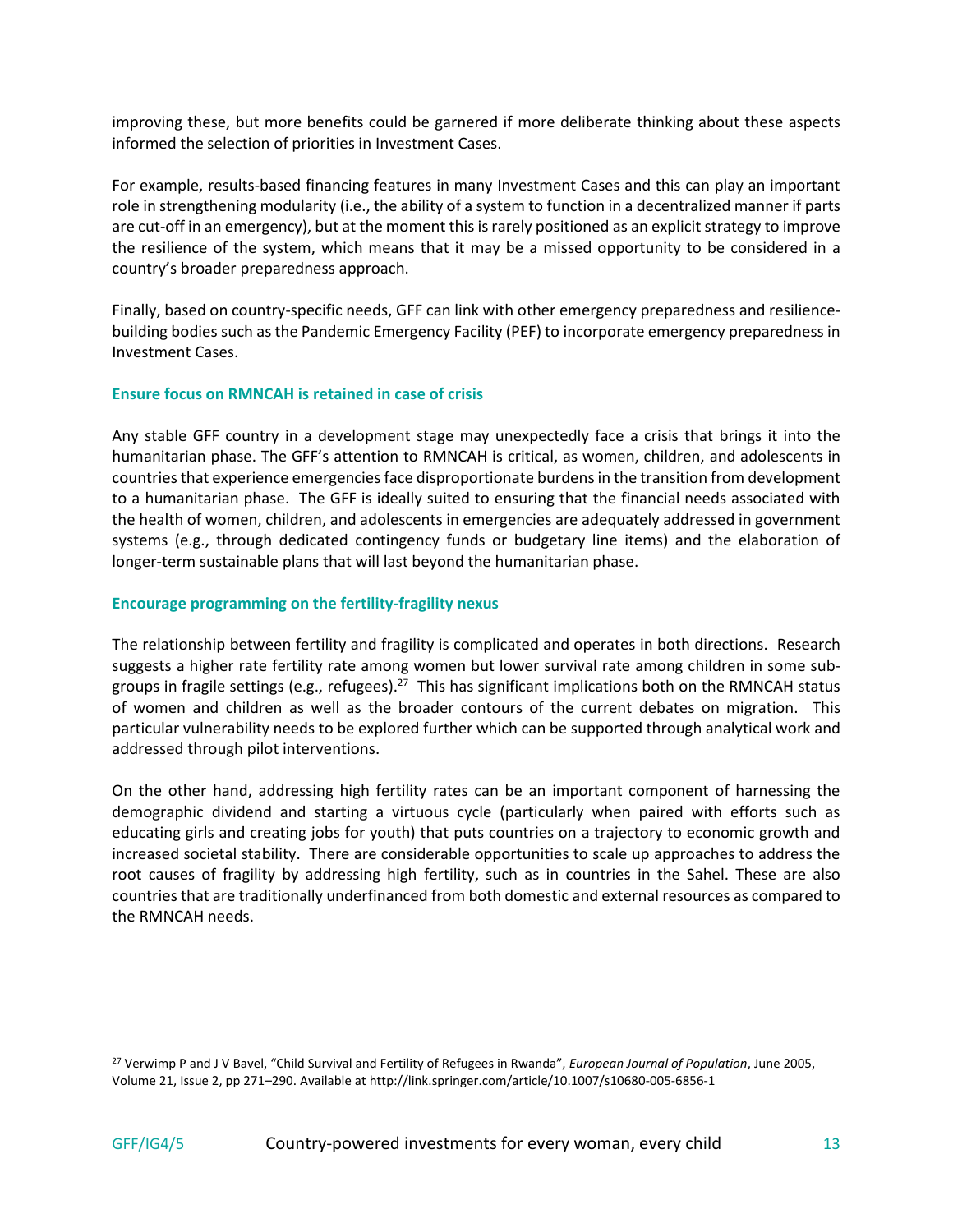# **Possible new approaches in future, as additional resources are available**

As the GFF learns from its current approach in fragile settings, achieves results in stable countries, and mobilizes additional resources, it will be worth considering expanding the approaches that the GFF uses in fragile settings. The approaches described below would come with additional costs so are not proposed for the time being but could add value if additional financing is available.

# **Consider fragility-specific innovative financing**

In fragile settings, innovative resource mobilization mechanisms can be key to address constraints on domestic resource mobilization and provide financial support in case of natural disasters or other emergencies. Innovative financing mechanisms in humanitarian contexts are relatively new and there is currently limited evidence on their effectiveness, but there are some innovations that could be particularly well-suited to fragile settings. For example, development impact bonds as a means to frontload financing to scale up priority interventions and to share risk across public and private sectors. As part of the Investment Case in Cameroon, a development impact bond will be used to support kangaroo mother care. Similarly some humanitarian organizations, such as the International Committee of the Red Cross, are exploring using humanitarian impact bonds in fragile settings.

# **Prioritize fragility in country selection**

The Investors Group agreed to a set of criteria to guide the selection of new countries at its third meeting in Geneva in June 2016. Fragility was not a criterion included at that time, but it could be added to strengthen the GFF's focus on fragility.

# **Change GFF country eligibility criteria to capture high-need populations not in GFF eligible countries**

The universe of countries that are part of the GFF are those contained on the list of 75 countries facing high RMNCAH burdens, as assessed by the Countdown to 2015 initiative. The list was further narrowed by removing high and upper-middle income countries, leaving 63 countries. Jordan, Lebanon, Libya, and Syria are not included among these, but are grappling with serious emergencies (or the consequences of serious emergencies in neighboring countries) that are seriously undermining health systems and resulting in increased health risks for women, children, and adolescents. Syria has particular poor RMNCAH indicators and is experiencing such a significant deterioration in its economy that it may switch from being a country that can only access IBRD financing to become IDA eligible in the near future. The GFF eligibility list could be expanded to include these countries or others with populations with high needs.

# **Areas outside the GFF's comparative advantage**

Some approaches have arisen in discussions related to fragility that have been assessed and determined to be outside the GFF's comparative advantage and so will not be pursued.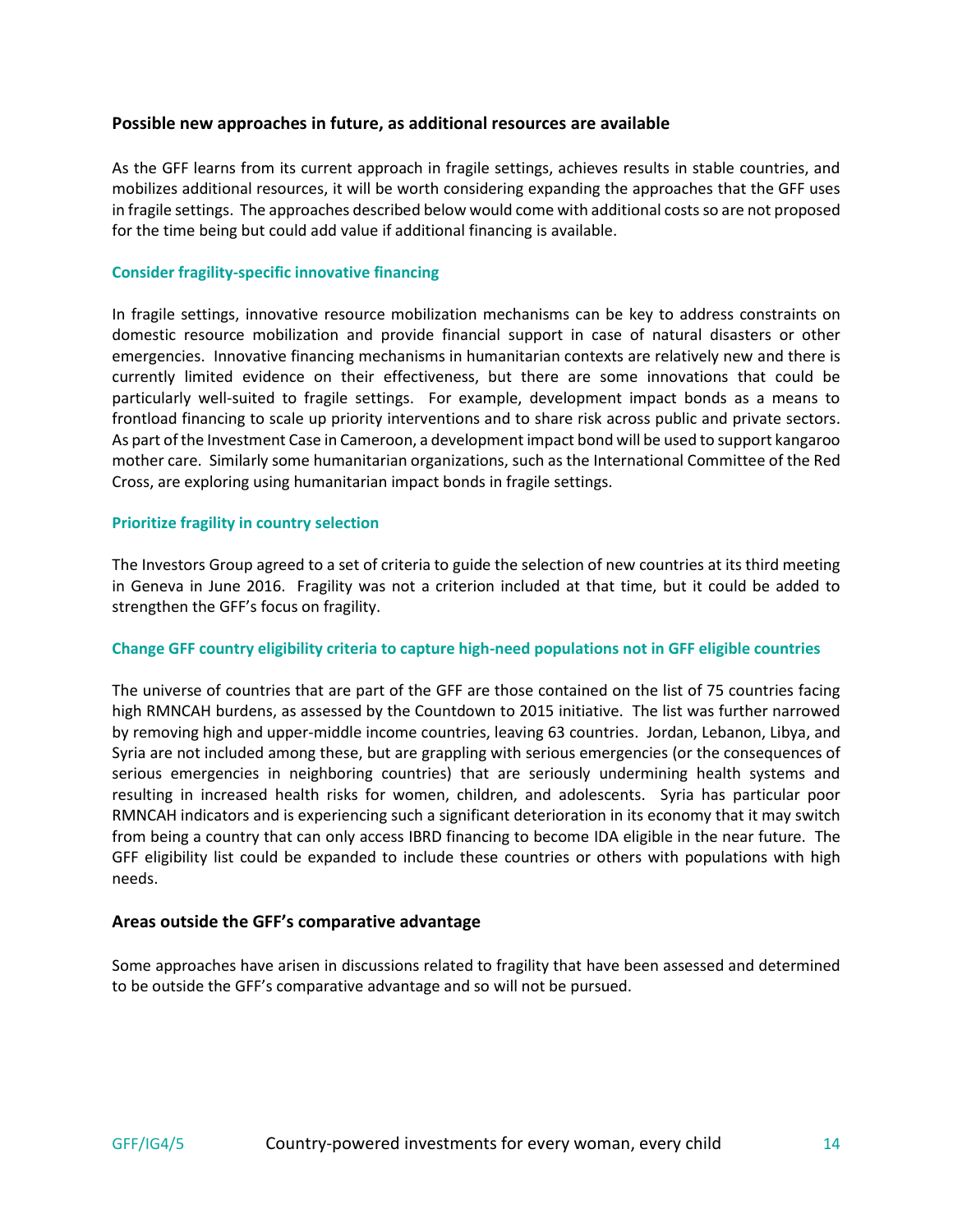#### **Rapid fund disbursement in emergencies**

The GFF is not designed to quickly disperse funds for emergency situations. While the facility can finance targeted projects in short timeframes, as happened in northeastern Nigeria, it is important to differentiate between this type of non-emergency response and the quick release of funds over a period of days which is required for an emergency response. Explicit commitment to engaging in the latter may put the GFF in a difficult position if it is unable to quickly release lifesaving funds for emergency situations.

#### **Humanitarian actor coordination**

Although the GFF has a key role in supporting the coordination of financiers, in fragile settings that are confronted with acute crises this is under the mandate of the United Nations Office for the Coordination of Humanitarian Affairs, which facilitates the humanitarian cluster system, coordinating actors by sector. As discussed above, in some countries the GFF may have a role in supporting links between humanitarian and development financing, but this is a specific role that does not conflict with the broader mandate of OCHA.

#### **Non-RMNCAH health needs**

Fragile settings often feature increased morbidity and mortality due to a broad range of factors (e.g., injuries). The GFF is not the appropriate vehicle to take on this broader agenda.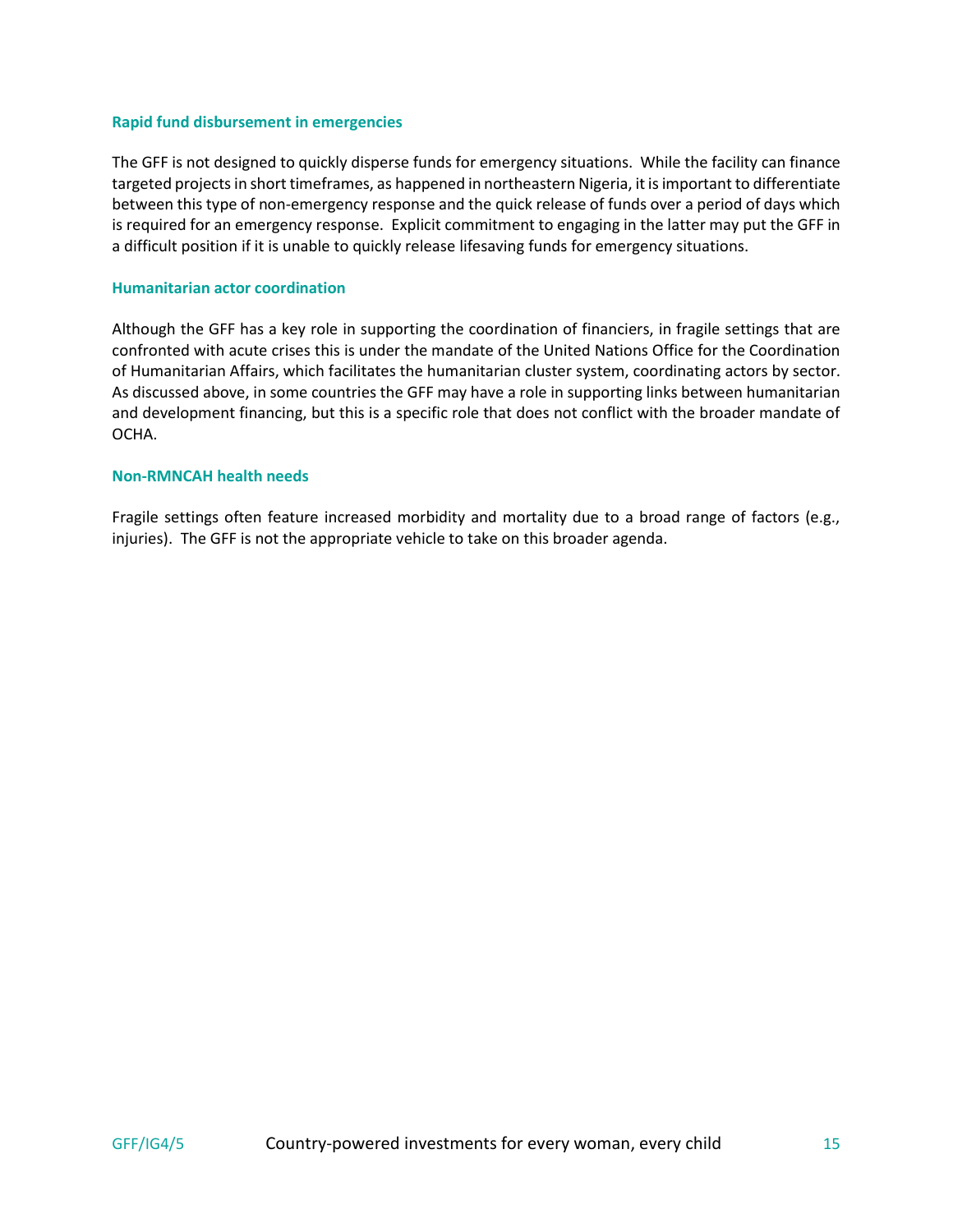#### **ANNEX 1: CASE STUDIES**

# **Democratic Republic of Congo (DRC)**

#### **Context**

In recent years, the Democratic Republic of Congo (DRC) made considerable progress in reducing the under-five mortality rate from 148 deaths per 1,000 live births in 2007 to 104 deaths in 2013. Despite this reduction, the maternal mortality ratio remains high with 846 deaths per 100,000 live births, and other reproductive, maternal, newborn, child, and adolescent health (RMNCAH) indicators continue to perform poorly with, for example, contraceptive prevalence rate remains low at 8.1% for all women of reproductive age and 7.8% for women in a union (unmet needs is estimated at 28%) and chronic malnutrition among children under-five persisting at 43 percent (DHS, 2013-2014). This poor performance is further compounded by economic and geographic disparities. For example, only 36 percent of children in the poorest wealth quintile are immunized compared to 65 percent in the richest wealth quintile (DHS, 2013-2014).

Health expenditure is low, \$13 per capita compared to \$140 in sub-Saharan Africa. The health sector is financed primarily by external sources (40%), out of pocket (40%), and limited public financing (15%). Prevalence of catastrophic health expenditures at national level is 9.2%, however the incidence of catastrophic payment is 12.1 among the poorest 20% (lowest quintile).

RMNCAH service availability, demand, and quality are low. For example, most health facilities do not provide family planning services with almost 33% of health zones covered by functional family planning services. Furthermore, despite the fact gender based and sexual violence (GBSV) is quite high nationwide with 52% of women who have experienced physical violence, 27% sexual violence and more than 52% spousal violence, integrated GBSV is almost inexistent country wide except for the conflict areas (such as the Kivus). Health facility-level governance capacity is limited. Information systems are weak, with efforts to expand CRVS still in the early stages. The health workforce is insufficient (<2 midwives/1000 people) with key specialties not available such as midwives. Furthermore, the health workforce is poorly distributed, poorly remunerated (only 30% of the workforce receives a salary), and under-qualified. Supply chains is fragmented and inefficient with limited capacity, thus resulting in poor availability and quality of drugs, particularly at the provincial level. Despite the health sector challenges, community engagement in the health sector is relatively strong.

#### **GFF added value**

The Investment Case takes an equity lens, prioritizing 14 underserved provinces. Strong accent is put on improving public financial management (PMF) to improve budget planning, execution and maximize funding utilization. Efficiency is at the core of the Investment Case, which will be done through resource pooling at the provincial level via contracting in through the "Contrat Unique" (single contract), the objective of which is to have a one budgeted plan of activities at the provincial health administration that is financed through domestic and external funds available at the province level with single fiduciary arrangements (accountability, internal audits, etc.), and one single monitoring and evaluation system as well as reporting mechanism. The single contract system addresses fragmentation of external funding at the provincial level and improve accountability and transparency. In turn, performance based funding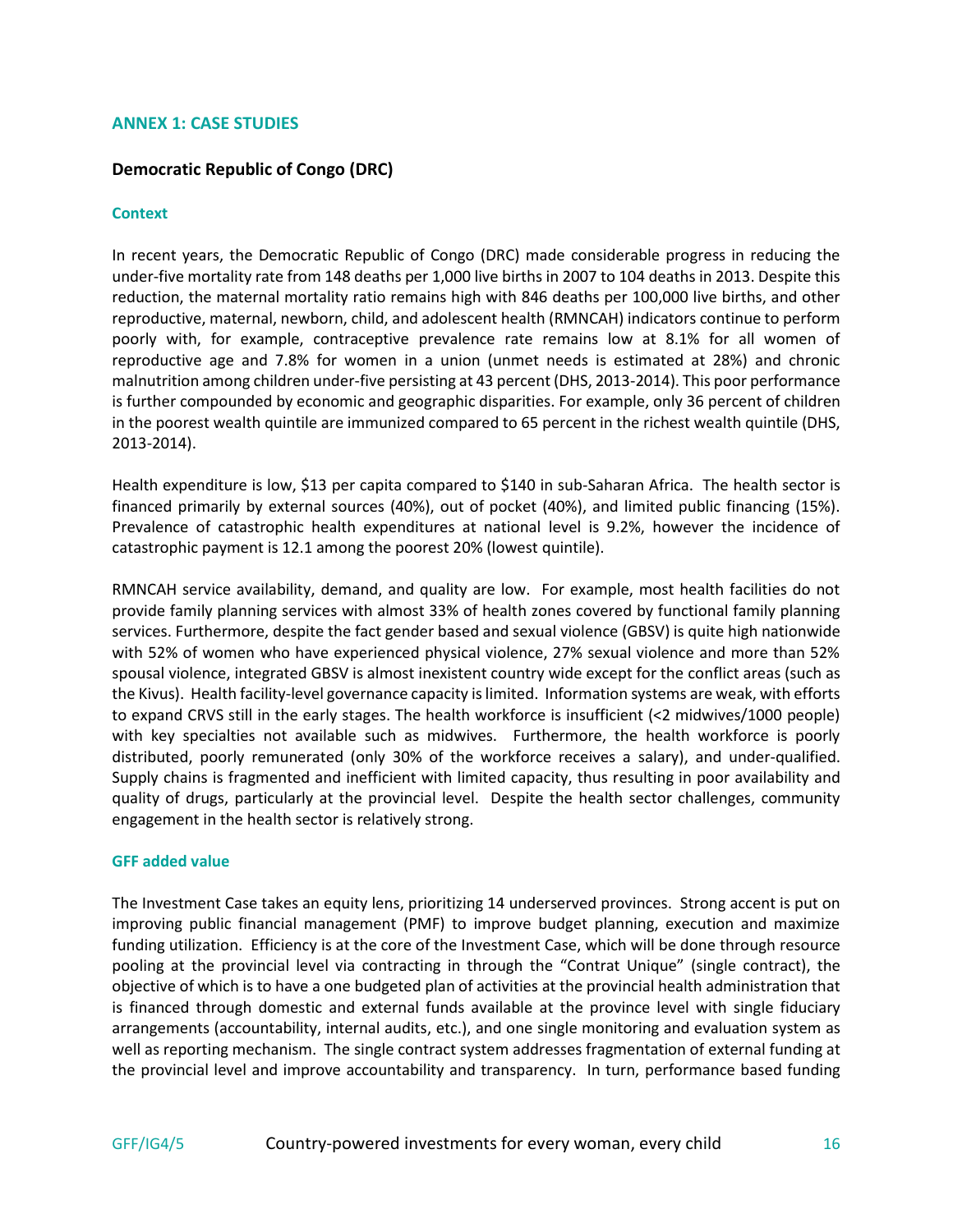(PBF) contributes to financial management capacity development at the health facility level (both health centers and referral hospital) though open data, autonomy, and payment made to bank accounts rather than in cash and strong verification and counter verification systems. Along with PBF, fixed fee for service schedule will be defined (including cost of drugs) will be defined and subsidized in order to make services more accessible to the population. Access to a minimum package of services will be made available to the most vulnerable free of charge in an effort to make services accessible to the bottom 20% of the population. Along with equity and efficiency gains, both of these financing reforms improve governance and transparency.

To address state capacity challenges, the Investment Case outlines a strategy to build institutional capacity by reinforcing existing system and putting performance contracts at all the level of the health management system to improve the governance and capacity of key actors in the sector focusing on the supply chain, service delivery and provincial health administration. Such emphasis aims at improving provincial governance capacity to manage contracts including accountability systems and community engagement. Community based engagement and incentivization is at the core of the Investment Case, with community platforms being reinforced to not only provide IEC but also RMNCAH services. Multisectoral interventions to address malnutrition and gender based violence are introduced as well interventions to strengthened health information systems, including CRVS. Improvement of the health information system will improve quality of data availability at the provincial and national level on population health status.

# **How the Investment Case is financed**

It is expected that the Investment Case will be financed through government resources as well as a broad ranges of the partners investing in the health sector (and beyond, as some of the activities are outside the health sector and so resources will be drawn from water and sanitation, agriculture and education). To date a new allocation to contribute to filling the gap of the Investment Case has been made by the World Bank, which is investing \$150 million in new IDA grant resource in addition to the current \$220 m IDA project. A grant from the GFF Trust Fund of US\$40 million will be linked to this project.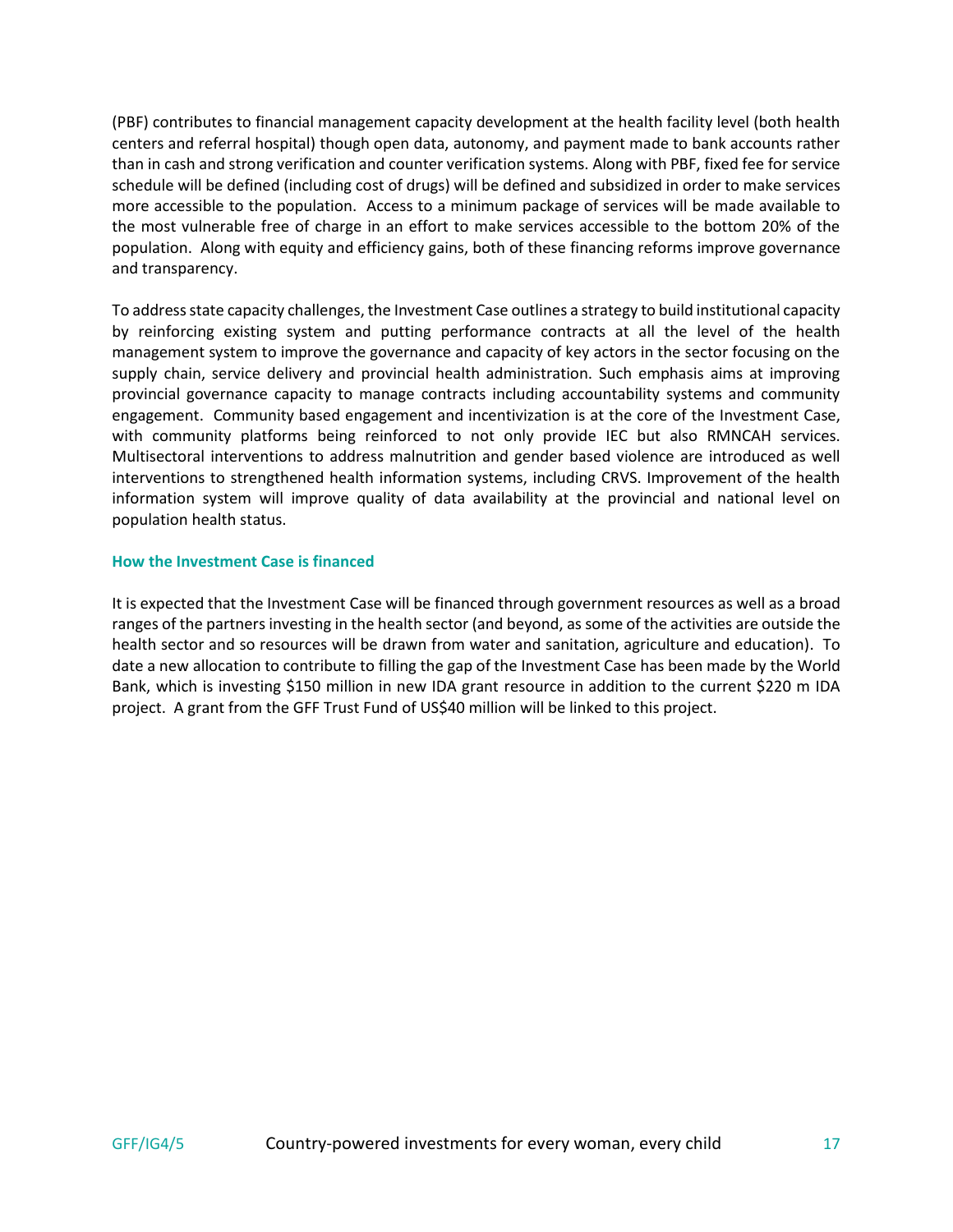# **Liberia**

# **Context**

Liberia's health system was severely damaged by the country's civil war and further weakened by the recent Ebola outbreak. Liberia's maternal mortality ratio (1,072/100,000), neonatal mortality rate (26/1,000), and under 5 mortality rate (94/1,000) are high. Challenges run throughout the health system.

Total health expenditure is low with government expenditures well below needs. Out of pocket expenditure is high and regressive. Over fifty percent of Total Health Expenditure (THE) in fiscal year 2011- 2012 was from out of pocket expenditures and people in the lowest wealth quintile paid almost as much as those in the highest quintile according to the 2013 Liberia Demographic and Health Survey. External sources provided about eighty percent of the FY 2015/2016 health resources. There are a large number of donors and a need for improved alignment and harmonization. Resource allocations across counties is not evidence based or coordinated, resulting in inequities between counties as well as inefficiencies. There is lack of coordination between community structures and many vertical efforts focusing on different interventions and services.

Both health workforce and supply chains are under-developed. County level leadership, management and governance capacity, as well as accountability systems, require improvement. Data collection and use is limited, particularly disaggregated data. Quality of care at health facilities requires particular improvement with, for example, only 30% of newborns receiving skilled care. There are large regional disparities in service delivery. The south-east region is the poorest and least-served, while generally facilities are concentrated in urban areas. Liberia has a large young population and high teenage pregnancy with limited availability of adolescent health services.

These health service delivery and demand challenges are underlined by weaknesses outside of the health sector including limited road infrastructure and low secondary school enrolment, particularly among girls. Gender inequity, including gender-based violence, is a major issue in Liberia.

Several innovative initiatives helped stop the country's Ebola outbreak including a successful community mobilization effort and a public-private partnership to mobilize resources towards stopping the outbreak.

# **GFF added value**

The Liberia Investment Case was developed in a process designed to be inclusive and government-led. It prioritizes programs to six underserved counties, addressing geographic inequities, with phasing to additional counties depending on available resources. The case also prioritizes adolescent health services. The Investment Case defines a coordinated, efficiency focused financing strategy moving towards UHC. An improved resource allocation formula aims to allocate resources across counties based on needs.

Health systems strengthening and capacity building are incorporated in all aspects of the case. Technical assistance (TA), peer-to-peer learning, and increased support for health facilities based on performance assessments are proposed in the Investment Case. It also outlines results based financing (RBF) at the county and health facility level. The Investment Case includes multisectoral programming, particularly for adolescent health and addressing GBV norms.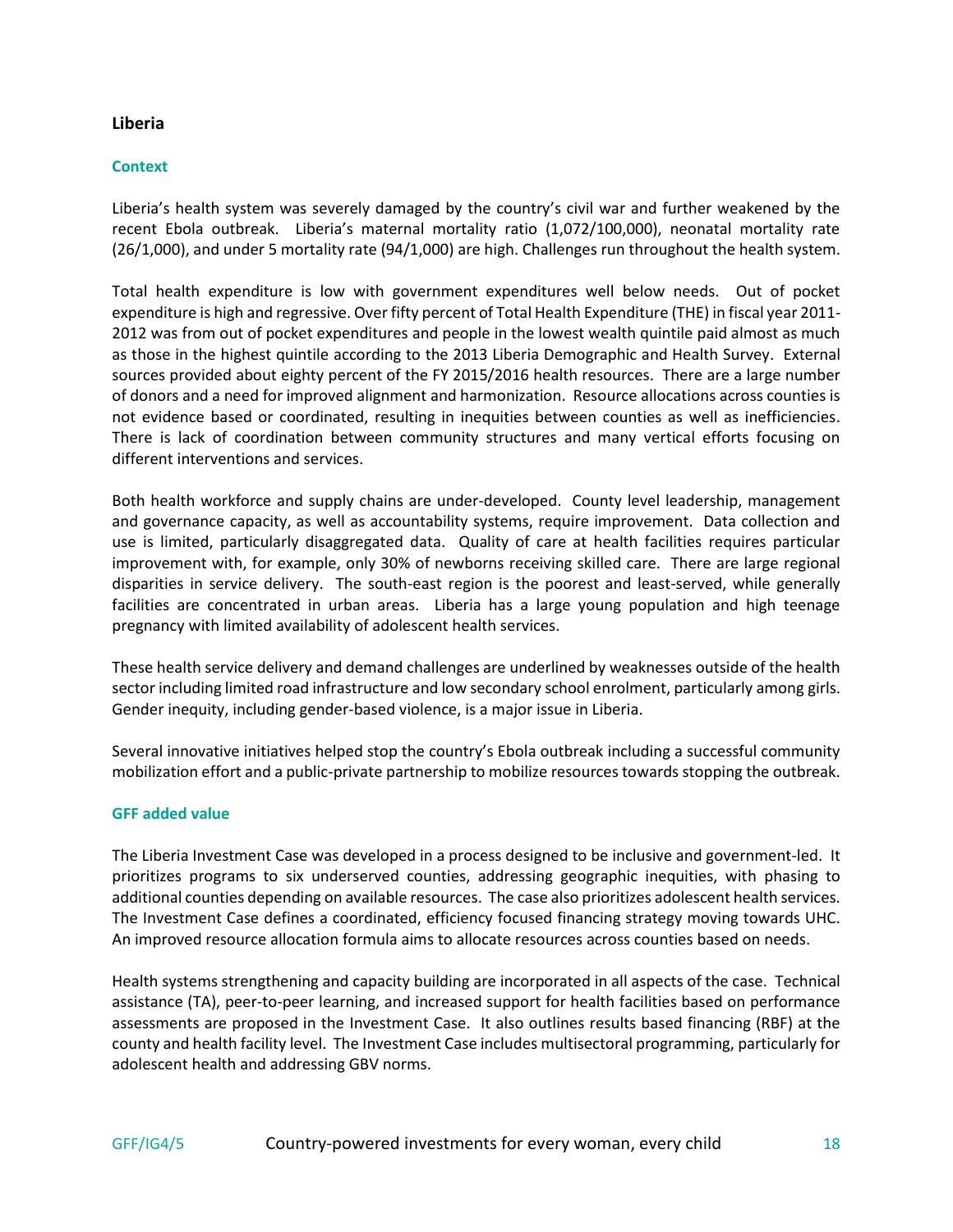Community engagement is a priority area, based on the Ebola response's successes. Performance measurement and accountability mechanisms are incorporated throughout the Investment Case. Emergency response, specifically strengthened integrated disease surveillance and response systems, as well as a data use and reporting framework, are incorporated within the Investment Case. Disaggregated data collection is also included.

# **How the Investment Case is financed**

The Government of Liberia, US Agency for International Development (USAID), the UK Department for International Development (DFID), the German Government, Japan International Cooperation Agency (JICA), the European Community (EC), the Global Fund for AIDS, TB, and Malaria (GFATM), the World Bank (WB), and the Global Alliance for Vaccines and Immunizations (GAVI) will each support different components described in the Investment Case. The GFF Trust Fund will support this with a US\$16 million grant.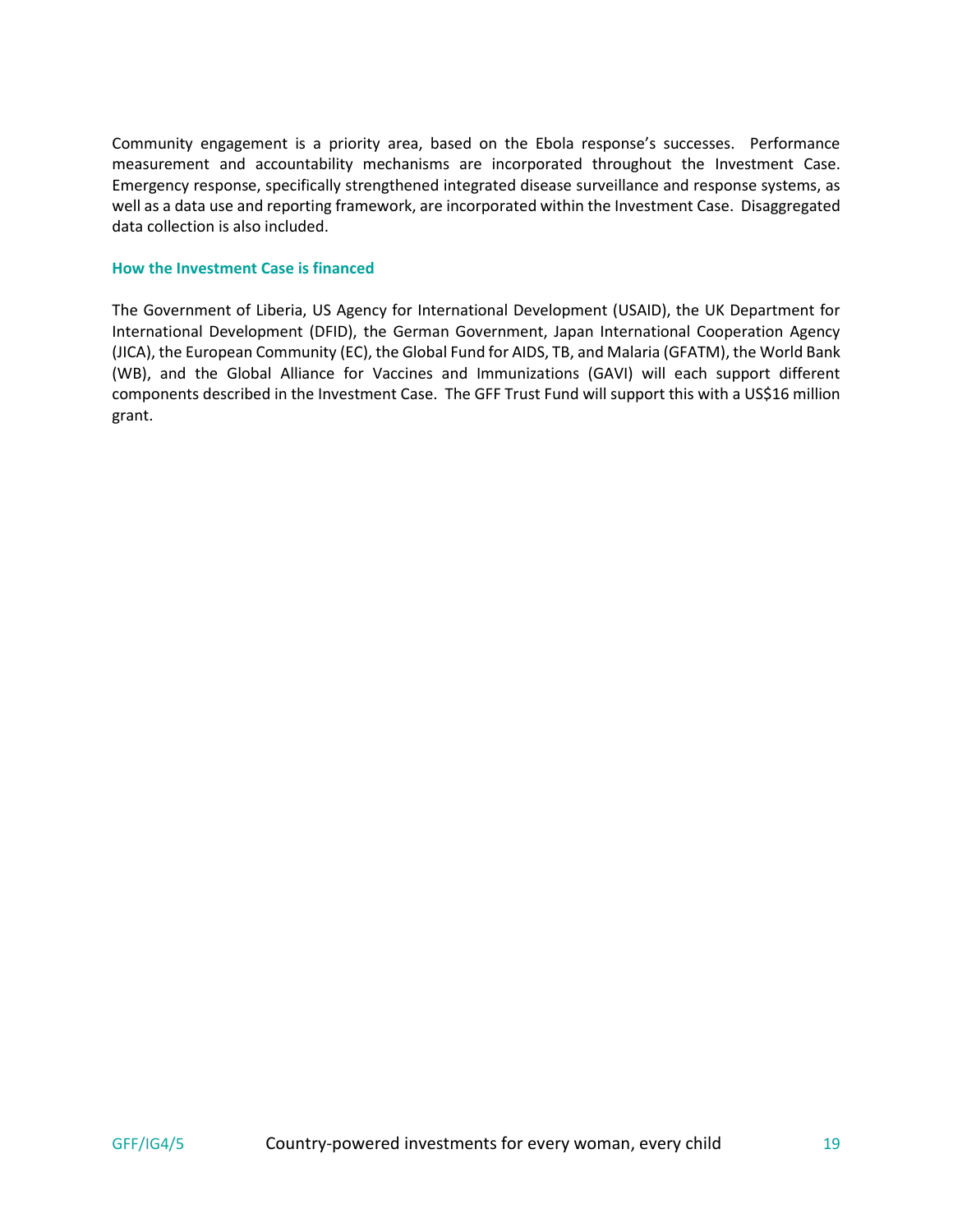# **Northeastern Nigeria**

## **Context**

There is active insecurity in Nigeria's northeastern region. Health services have stopped in some areas and service functionality is limited in others: health facilities are damaged and many health workers have left. Some local administrations have completely collapsed. On top of this, there is substantial internal displacement. Northeastern Nigeria has worse health indicators than most other zones in Nigeria.

# **GFF added value**

The GFF has a regionally focused project aimed at re-establishing health services in the northeastern region using an equity-focused strategy that emphasizes access for the poor. The program uses a tiered approach based on the level of health service disruption due to the conflict, with flexibility to respond to the emergent situation.

In areas with minimal disruption the program supports results based financing (RBF), to ensure service quality and accountability, along with local governance capacity building. In areas with moderate disruption, the program uses RBF with mobile health teams for remote areas. In areas with substantial health service disruption, the program contracts out non-state service providers along with mobile health teams for difficult to access areas. Strengthened community outreach to improve government trust, along with psycho-social support to address the conflict's impacts are important components of the strategy.

The project finances Nigeria's Federal MoH and National Primary Health Care Development Agency (NPHCDA) to contract Civil Society Organizations (CSOs) for health service delivery in target areas. Contract Management and Verification Agencies (CMVAs) manage contracts within local governance areas and Independent Verification Agencies (IVAs) evaluate contract performance. Both CMVAs and IVAs are also CSOs. The State Primary Health Care Development Agency (SPHCDA) selects and manages delivery organizations, CMVAs, and IVAs. State MoHs provide overall stewardship for the project.

#### **How the project is financed**

The initial project is financed with 20 million dollars from the GFF Trust Find and 125 million dollars from the International Development Agency (IDA). The GFF has provisionally committed an additional 20 million dollars with IDA funding under consideration for the Investment Case, which will be integrated into the Nigeria National Strategic Development Plan II (NSHDP II).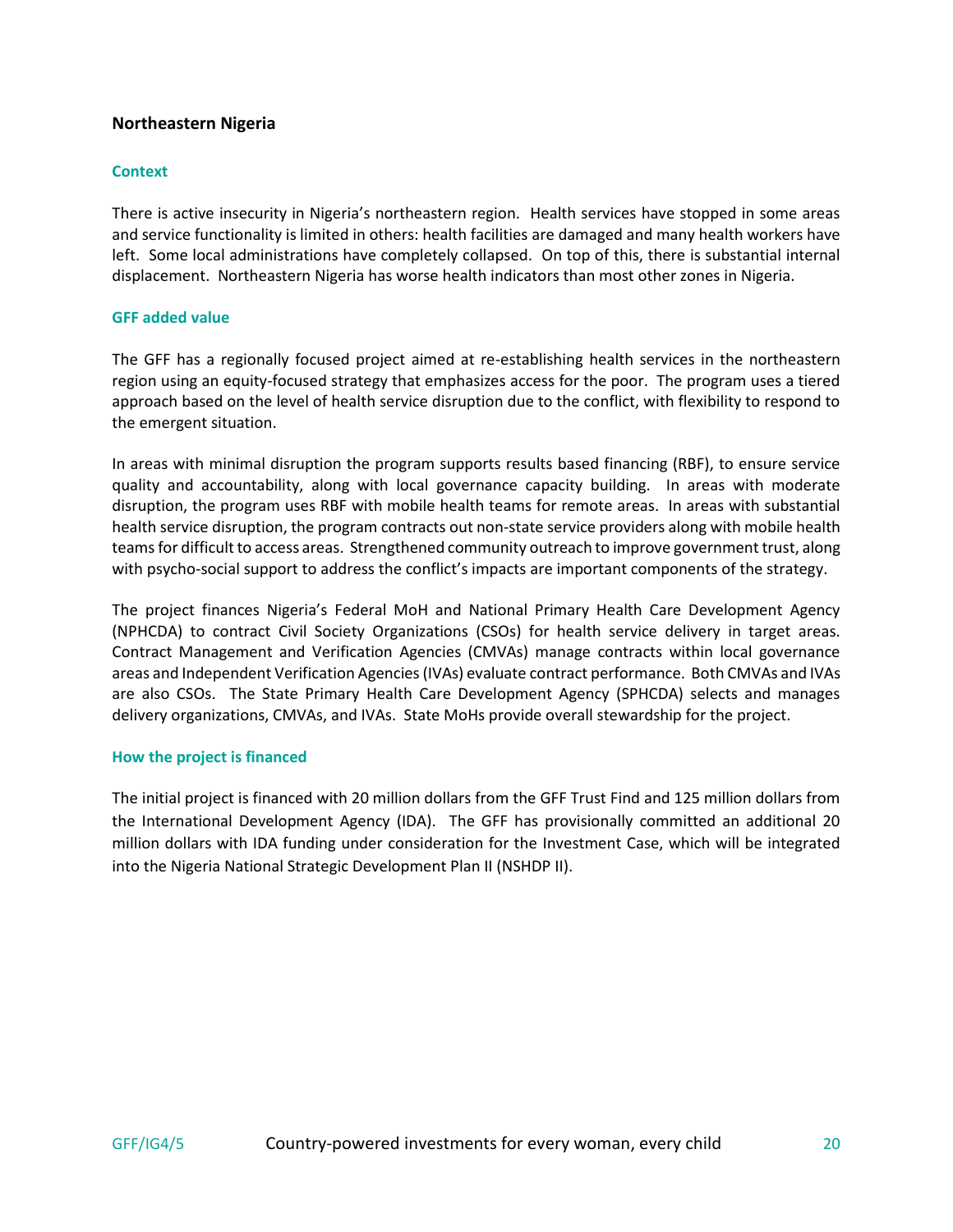#### **WORK CITED**

- Algasseer, N, E Dresden, G Keeney, and N Warren. "Status of Women and Infants in Complex Humanitarian Emergencies." Journal of Midwifery & Women's Health 49, no. 4 (July 2004): 7–13. doi:10.1016/j.jmwh.2004.05.001.
- Anderson, Michael, Andrew Branchflower, Magüi Moreno-Torres, Marie Besançon, and others. "Measuring Capacity and Willingness for Poverty Reduction in Fragile States." PRDE (Poverty Reduction in Difficult Environments) Working Paper, no. 6 (2005). http://core.ac.uk/download/pdf/7062307.pdf.
- Ayee, Joseph R. A. "Social Inclusion and Service Delivery in a Fragile and Post-Conflict Environment in Africa." Occasional Papers. The African Capacity Building Foundation, 2011. http://elibrary.acbfpact.org/acbf/collect/acbf/index/assoc/HASH7438.dir/file%20095.pdf.
- Brinkerhoff, Derick W. "Developing Capacity in Fragile States." Public Administration and Development 30, no. 1 (February 2010): 66–78. doi:10.1002/pad.545.
- Canavan, Ann, and Petra Vergeer. Fragile States and Aid Effectiveness: An Expanded Bibliography. Royal tropical institute (KIT). Development, policy and practice, 2009. http://www.kit.nl/health/wpcontent/uploads/publications/1446\_Fragile%20states%20expanded%20bibliography%20May%2 02009.pdf.
- Dietrich, Simone. "Bypass or Engage? Explaining Donor Delivery Tactics in Foreign Aid Allocation\*." International Studies Quarterly 57, no. 4 (2013): 698–712.
- Eldon, Jack, Catriona Waddington, and Yasmin Hadi. "Health Systems Reconstruction and State-Building." Health & Fragile States Network 58 (2008).
- Ghobarah, Hazem Adam, Paul Huth, and Bruce Russett. "The Post-War Public Health Effects of Civil Conflict." Social Science & Medicine 59, no. 4 (August 2004): 869–84. doi:10.1016/j.socscimed.2003.11.043.
- Giordano, Thierry, and Michele Ruiters. "Closing the Development Finance Gap in Post-Conflict and Fragile Situations: What Role for Development Finance Institutions?" Development Southern Africa 33, no. 4 (July 3, 2016): 562–78. doi:10.1080/0376835X.2016.1179102.
- Graves, Casey M, Annie Haakenstad, and Joseph L Dieleman. "Tracking Development Assistance for Health to Fragile States: 2005–2011." Globalization and Health 11, no. 12 (December 2015). doi:10.1186/s12992-015-0097-9.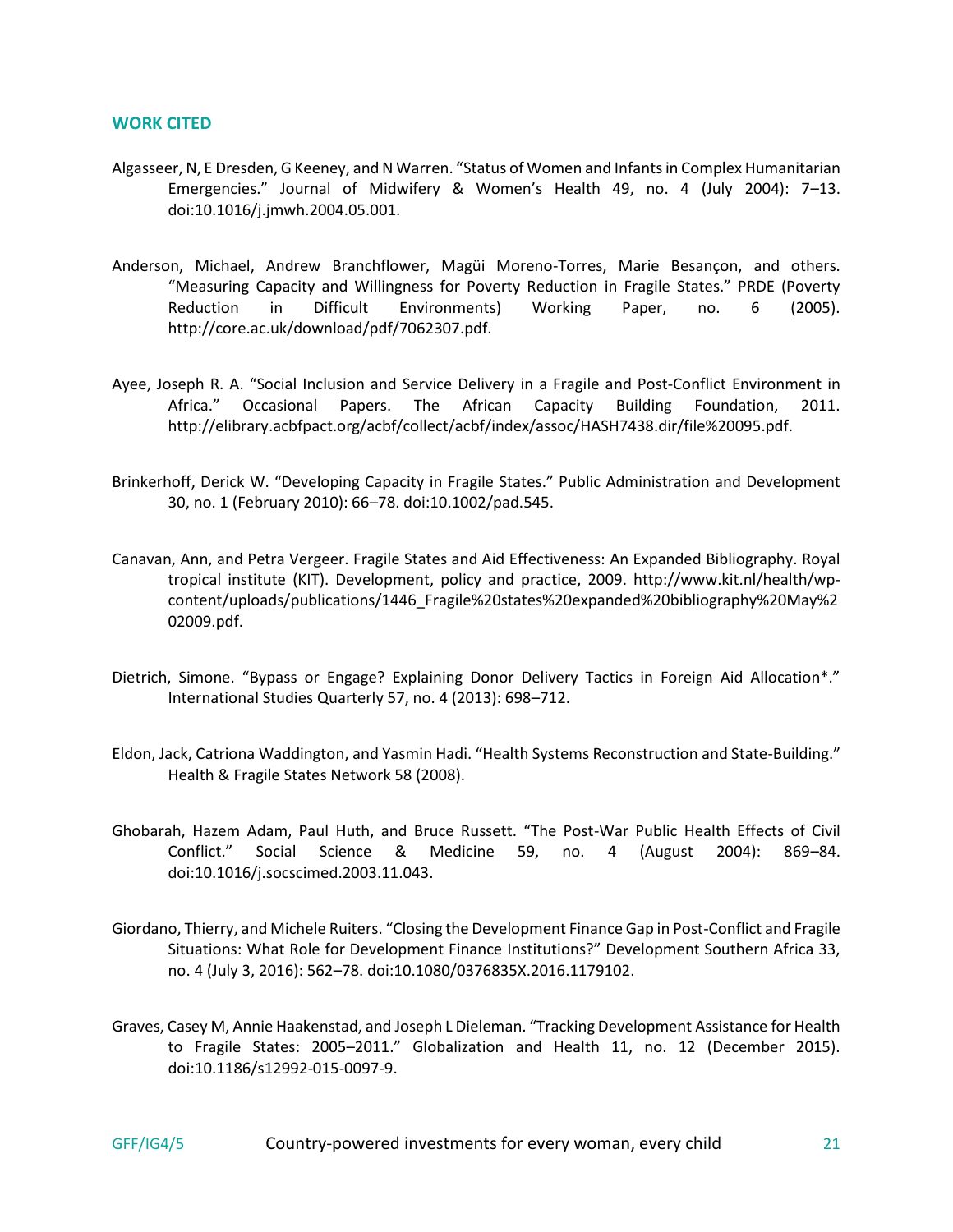- "High-Level Panel on Humanitarian Financing, Report to the Secretary-General. Too Important to Fail Addressing the Humanitarian Financial Gap.," 2016. https://consultations.worldhumanitariansummit.org/whs\_finance/hlphumanitarianfinancing.
- Kruk, Margaret E., Lynn P. Freedman, Grace A. Anglin, and Ronald J. Waldman. "Rebuilding Health Systems to Improve Health and Promote Statebuilding in Post-Conflict Countries: A Theoretical Framework and Research Agenda." Social Science & Medicine 70, no. 1 (January 2010): 89–97. doi:10.1016/j.socscimed.2009.09.042.
- Kruk, Margaret E., Michael Myers, S. Tornorlah Varpilah, and Bernice T. Dahn. "What Is a Resilient Health System? Lessons from Ebola." The Lancet 385, no. 9980 (2015): 1910–12.
- Li, Q. "The Immediate and Lingering Effects of Armed Conflict on Adult Mortality: A Time-Series Cross-National Analysis." Journal of Peace Research 42, no. 4 (July 1, 2005): 471–92. doi:10.1177/0022343305054092.
- Newbrander, William, Chavanne Peercy, Megan Shepherd-Banigan, and Petra Vergeer. "A Tool for Assessing Management Capacity at the Decentralized Level in a Fragile State: ASSESSING DECENTRALIZED MANAGEMENT CAPACITY IN A FRAGILE STATE." The International Journal of Health Planning and Management 27, no. 4 (October 2012): 276–94. doi:10.1002/hpm.1108.
- Newbrander, William, Ronald Waldman, and Megan Shepherd-Banigan. "Rebuilding and Strengthening Health Systems and Providing Basic Health Services in Fragile States." Disasters 35, no. 4 (October 2011): 639–60. doi:10.1111/j.1467-7717.2011.01235.x.
- OCHA. "Syrian Arab Republic: OCHA," 2016. http://www.unocha.org/syria.
- OECD. "Fragile States 2014: Domestic Resource Mobilization in Fragile States." OECD, 2014. https://www.oecd.org/dac/governance-peace/conflictfragilityandresilience/docs/FSR-2014.pdf.
- ———. "Fragile States 2014: Domestic Revenue Mobilisation in Fragile States, Paris, OECD-DAC, 2014.," 2014. https://www.oecd.org/dac/governance-peace/conflictfragilityandresilience/docs/FSR-2014.pdf.
- States of Fragility 2015. OECD Publishing, 2015. http://www.oecdilibrary.org/development/states-of-fragility-2015 9789264227699-en.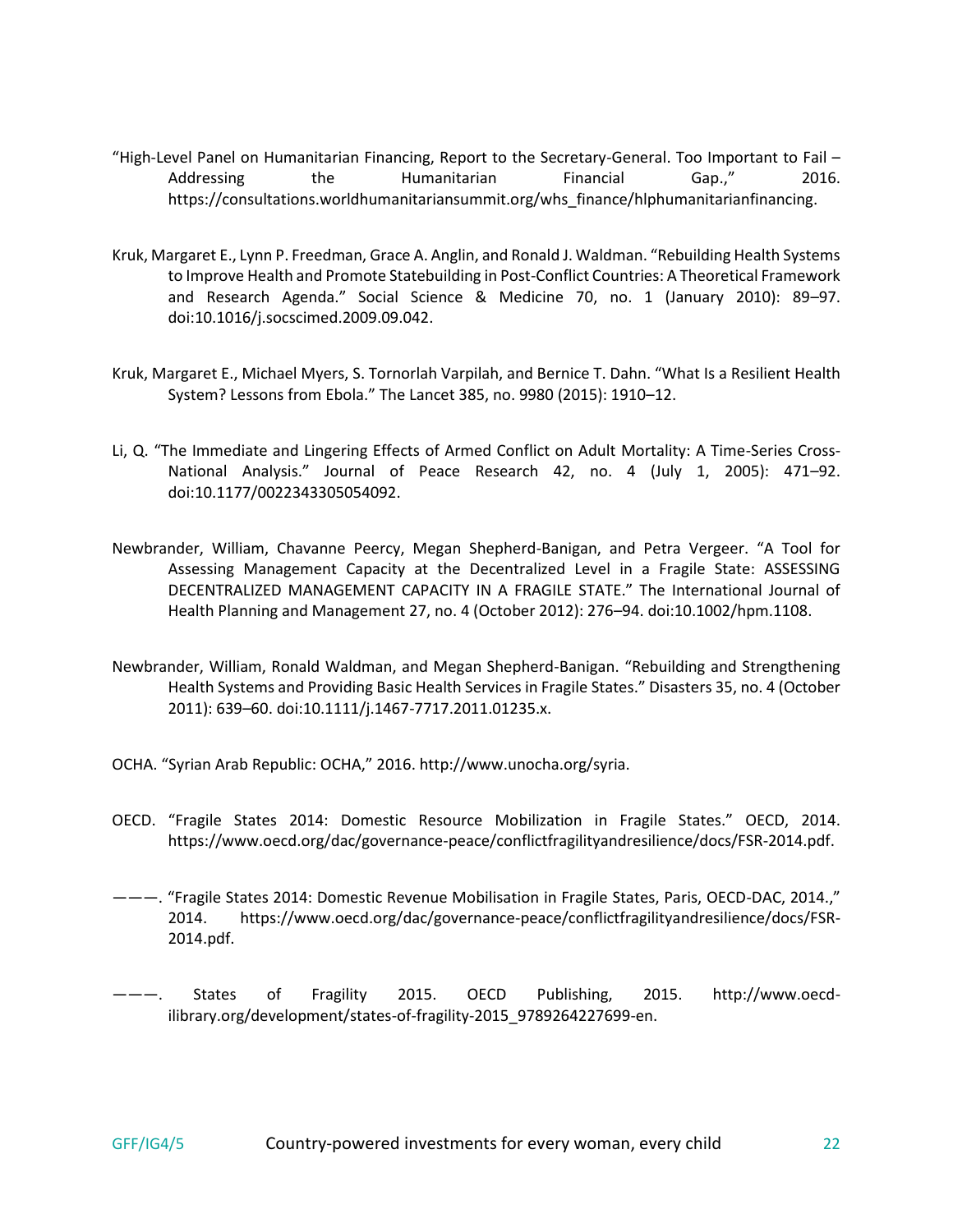- Ohiorhenuan, John FE, and Frances Stewart. Post-Conflict Economic Recovery: Enabling Local Ingenuity. United Nations Developement library, 2008.
- One Campaign. "Financing Stability: How Humanitarian and Development Assistance Must Rise to the Challenge." One Campaign, May 2016. https://s3.amazonaws.com/one.org/images/PR%20- %20Financing%20Stability%20EN%20WEB.pdf.
- Patel, P, M Dahab, M Tanabe, A Murphy, L Ettema, S Guy, and B Roberts. "Tracking Official Development Assistance for Reproductive Health in Conflict-Affected Countries: 2002—2011." BJOG: An International Journal of Obstetrics & Gynaecology 123, no. 10 (September 1, 2016): 1693–1704. doi:10.1111/1471-0528.13851.
- Pavignani, Enrico, and Sandro Colombo. "Analysing Disrupted Health Sectors." WHO, 2009. http://www.who.int/entity/hac/techguidance/tools/disrupted\_sectors/adhsm.pdf.
- Ranson, Kent, Tim Poletti, Olga Bornemisza, Egbert Sondorp, and others. "Promoting Health Equity in Conflict-Affected Fragile States." Prepared for the Health Systems Knowledge Network of the World Health Organization's Commission on Social Determinants of Health, 2007. http://www.who.int/entity/social\_determinants/resources/csdh\_media/promoting\_equity\_con flict\_2007\_en.pdf.
- The World Bank. "2017 Harmonized List of Fragile Situatios." The World Bank News, 2016. http://pubdocs.worldbank.org/en/154851467143896227/FY17HLFS-Final-6272016.pdf.
- The World Bank Group. "World Bank Microdata Library." The World Bank, n.d. http://microdata.worldbank.org/index.php/home.
- Tulloch, Olivia, Joanna Raven, and Tim Martineau. "HUMAN RESOURCES FOR HEALTH IN POST-CONFLICT SETTINGS." ReBuild Consortium, 2011. https://rebuildconsortium.com/media/1020/hrh-in-postconflict-a-literature-review.pdf.
- United Nations Every Woman Every Child. "Global Strategy for Women's, Children's and Adolescents' Health – EveryWhere 2020 Vision." United Nations Every Woman Every Child, April 4, 2016.
- Waldman, Ronald, and Daniel Lopez-Acuna. "Neglected Health Systems Research: Health Policy and Systems Research in Conflict-Affected and Fragile States," n.d.
- Woodward, Aniek, Egbert Sondorp, Sophie Witter, and Tim Martineau. "Health Systems Research in Fragile and Conflict-Affected States: A Research Agenda-Setting Exercise." Health Research Policy and Systems 14, no. 1 (December 2016). doi:10.1186/s12961-016-0124-1.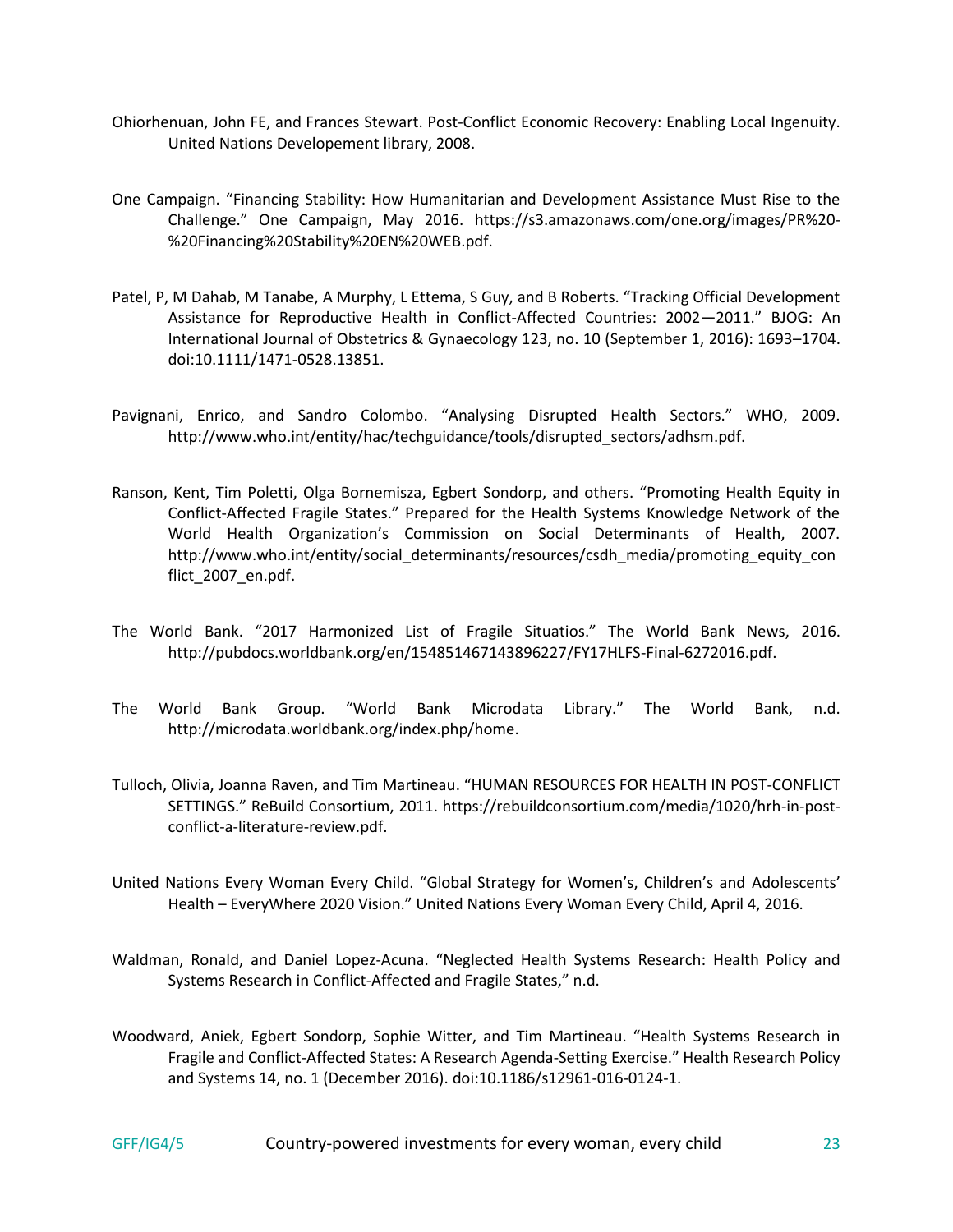World Bank. Global Monitoring Report 2015/2016: Development Goals in an Era of Demographic Change. The World Bank, 2015. http://elibrary.worldbank.org/doi/book/10.1596/978-1-4648-0669-8.